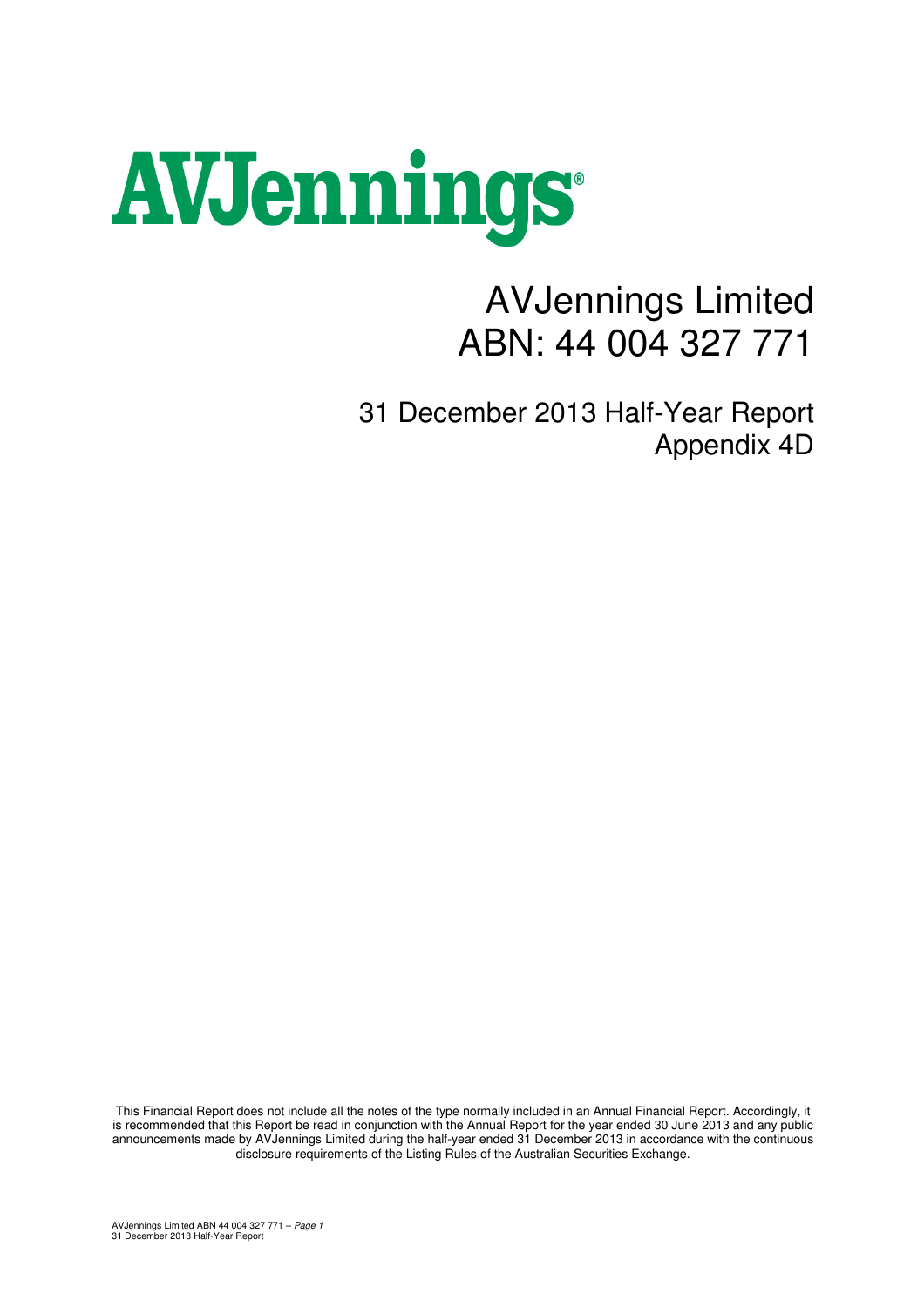# AVJennings

## Contents

|    | 3  |
|----|----|
|    | 4  |
|    | 9  |
|    | 10 |
|    | 11 |
|    | 12 |
|    | 13 |
|    | 13 |
| 2  | 13 |
| 3  | 14 |
| 4  | 15 |
| 5  | 15 |
| 6  | 16 |
| 7  | 16 |
| 8  | 17 |
| 9  | 20 |
| 10 |    |
| 11 |    |
| 12 | 21 |
| 13 | 21 |
| 14 | 22 |
|    | 23 |
|    | 24 |

Page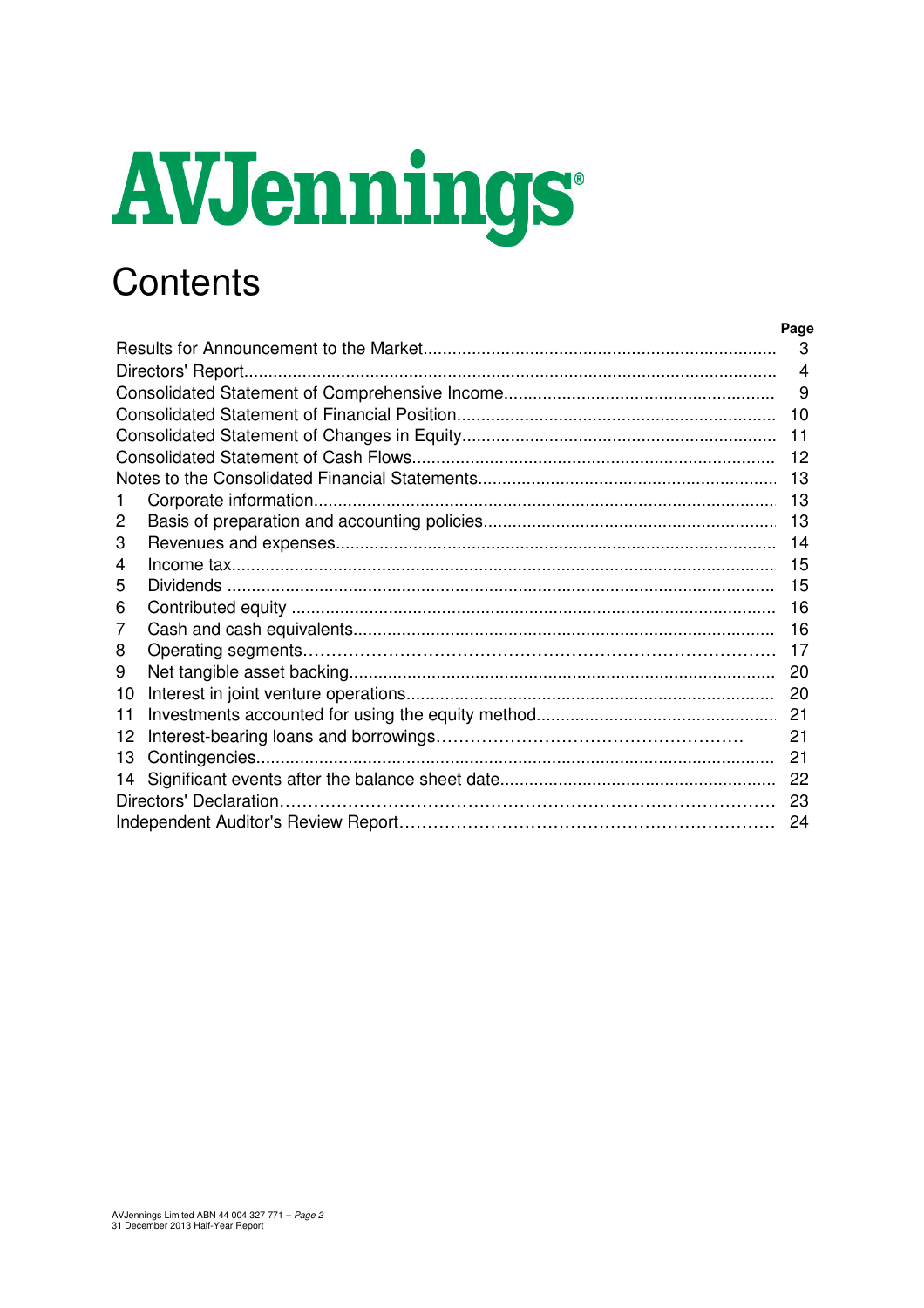## AVJennings

#### **Results for Announcement to the Market**

**Appendix 4D for the half-year ended 31 December 2013**

|                                                                    | 2013<br>2012<br>\$'000<br>\$'000 |           | <b>Increase</b><br>\$'000                 | %      |  |
|--------------------------------------------------------------------|----------------------------------|-----------|-------------------------------------------|--------|--|
| Revenues                                                           | 104,271                          | 52,909    | 51,362                                    | 97.1%  |  |
| Profit/(loss) after tax                                            | 8,353                            | (19, 138) | 27,491                                    | 143.6% |  |
| Net profit/(loss) attributable<br>to members                       | 8,353                            | (19, 138) | 27,491                                    | 143.6% |  |
| <b>Dividends</b>                                                   | Cents per<br>security            |           | Franked amount per<br>security at 30% tax |        |  |
| <b>Current period</b><br>Interim dividend<br><b>Total dividend</b> | <b>NIL</b><br><b>NIL</b>         |           | <b>NIL</b><br><b>NIL</b>                  |        |  |
| Previous period<br>Interim dividend                                | <b>NIL</b>                       |           | <b>NIL</b><br><b>NIL</b>                  |        |  |
| <b>Total dividend</b>                                              | <b>NIL</b>                       |           |                                           |        |  |

The Company's Dividend Re-Investment Plan remains suspended.

#### **Explanation of results**

The Review of Operations in the attached Directors' Report provides an explanation of the results.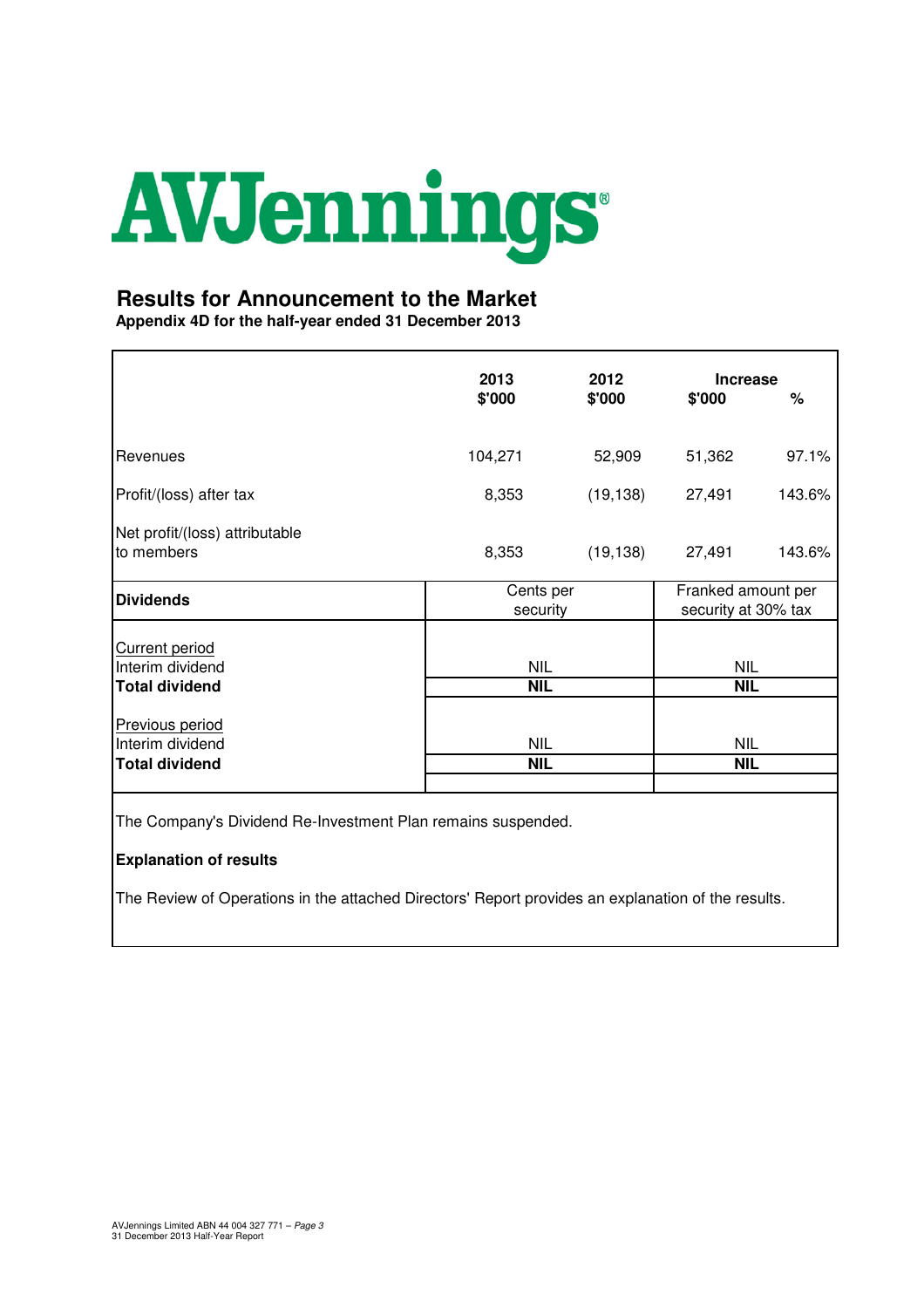For the half-year ended 31 December 2013

Your Directors present their Report on the Company and its controlled entities for the half-year ended 31 December 2013.

#### **DIRECTORS**

The names of the Company's Directors in office during the half-year and until the date of this Report are as below. Directors were in office for the entire period unless otherwise stated.

S Cheong (Chairman) RJ Rowley (Deputy Chairman) PK Summers E Sam B Chin BG Hayman TP Lai

#### **REVIEW OF OPERATIONS**

#### **Financial Results**

The Company recorded an after tax profit of \$8.4 million for the first half ended 31 December 2013, a 143.6% turnaround on the previous corresponding period (31 December 2012: \$19.1 million loss after tax).

The significantly improved result reflects accelerated production, sales and settlement activity.

Half year revenue of \$104.3 million was almost double that of 1H13 (\$52.9 million) due to the completion of inventory and continuing improvement in market conditions, particularly in New South Wales, Queensland and, to a lesser extent, Victoria.

A \$5.2 million write-back in inventory provision recorded during the half is consistent with the general theme of sustained recovery in the Company's markets, which is fostering improvements in trading performance and key asset value drivers such as sales rates and prices, margins and project lifespan. Whilst market conditions are a key element, so too has been positive outcomes from the Company adapting and revising project plans and strategies.

Net Debt at balance date on a proportionate consolidation basis was \$104.3 million (31 December 2012: \$119.8 million). The decrease in net debt compared to the same time last year is attributable mainly to the success of an Entitlement Offer in the second half of fiscal 2013 coupled with increased cash receipts from settlements, which together outweighed the additional cash absorption associated with rising production levels and historical land acquisition payments. In the six months to 31 December 2013, funds continued to be used in the escalation of work in progress levels.

The Company remains compliant with all lending covenants and continues to progress its strategy of diversifying funding sources and reducing reliance upon the Club Facility.

The Company is managing its cash to support ongoing expansion of production in response to improved market conditions. Two major projects also commenced site works in the half year. As a consequence, Directors have determined to defer consideration of the declaration of a dividend until the full year result. Directors expect that a full year dividend will be declared.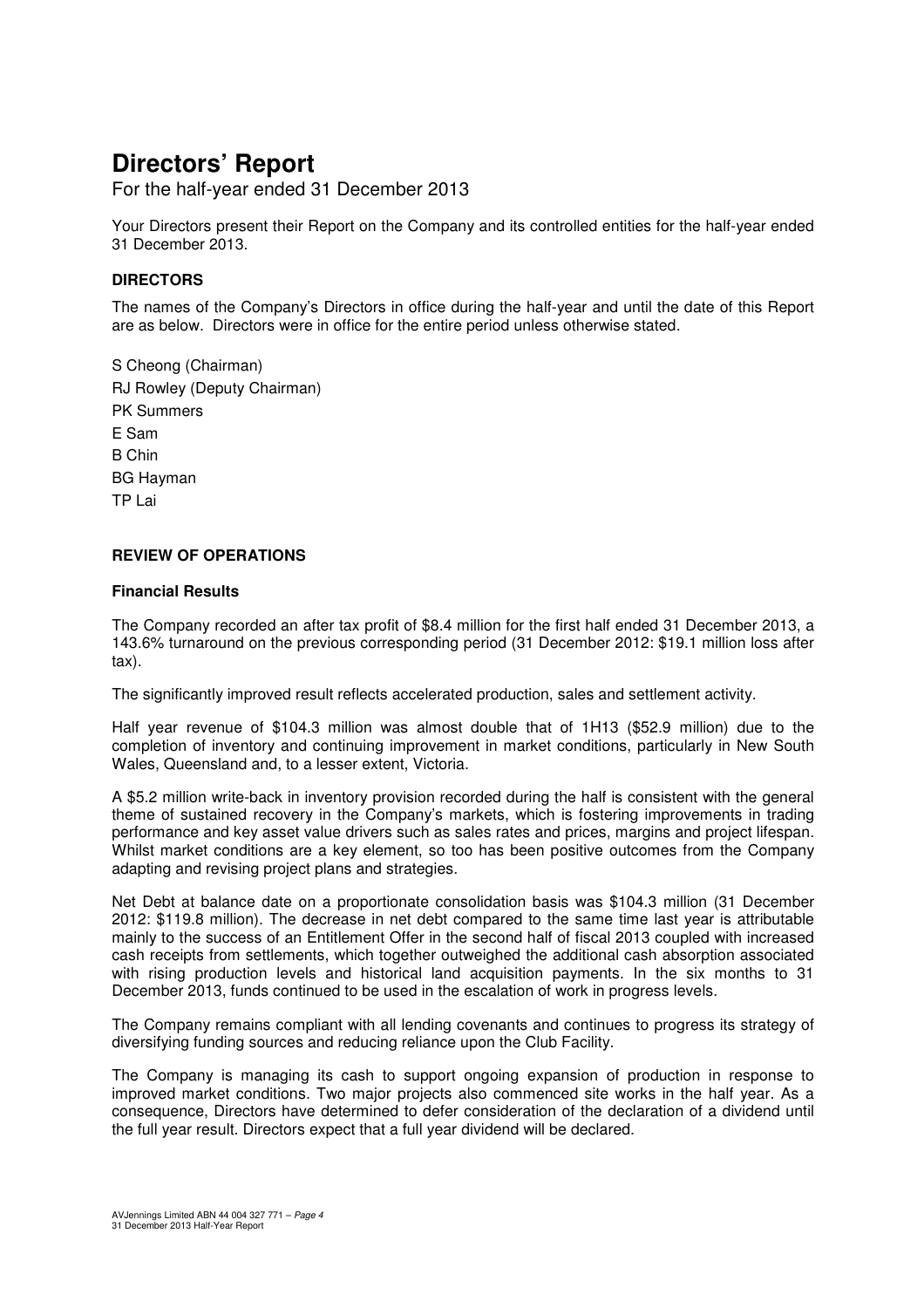For the half-year ended 31 December 2013

#### **REVIEW OF OPERATIONS (continued)**

#### **Business Overview**

Whilst the results are a significant improvement on the previous corresponding period, most pleasing was the continued increase in underlying business activity levels. Directors have previously reported on improving market conditions and the Company has responded to this with increased work in progress levels.

The following illustrates the continued rise in lots under development (both land only and built form) since the low point of June 2012:

667 at 30 June 2011; 572 at 31 December 2011; 318 at 30 June 2012; 554 at 31 December 2012; 715 at 30 June 2013; and 974 at 31 December 2013

New projects such as Arcadian Hills at Cobbitty, New South Wales, and Hazelcroft at Doreen, Victoria, are now underway although their contribution to profit will only commence in the second half of this financial year. Whilst work in progress levels are higher, the timing of production will see a significant bias to the second half as revenues are recognised from current work in progress being completed.

The Company's broad range of product types, covering land, integrated housing and low rise apartments, together with its geographical diversification, is providing a strong platform. In particular, the Company's continued emphasis on delivering affordable housing options continues to be a key element of its strategic plan.

During the period, the Company has increased its focus on both the brand, which remains one of the leading Australian brands, and product development. Such ongoing investment is critical to ensuring the Company's success.

In recent periods, the Company has concentrated more strongly on the development of existing projects rather than acquisitions. This will see strong cash flows from increased work in progress levels in the short term as settlements increase, which will position the Company well for new acquisitions.

Strategies are constantly reviewed at all levels, from Company wide, to project by project. Directors remain confident that the strategies adopted both reflect market conditions and promote Company objectives.

Consumer confidence in the key New South Wales and south-east Queensland markets is clearly improving. This is reflected in the improved performance of individual estates although the recovery is much more established in New South Wales at this stage. Further improvement in the Company's Queensland markets is expected in the short term. The Victorian market is now showing early, but encouraging, signs of recovery. South Australia remains stable but subdued, with sales activity at the Company's 'St Clair' and 'Eyre' estates increasing following the achievement of important milestones. The Company's Hobsonville Point joint venture project with the New Zealand Government is also experiencing significant demand, in line with much of the Auckland market.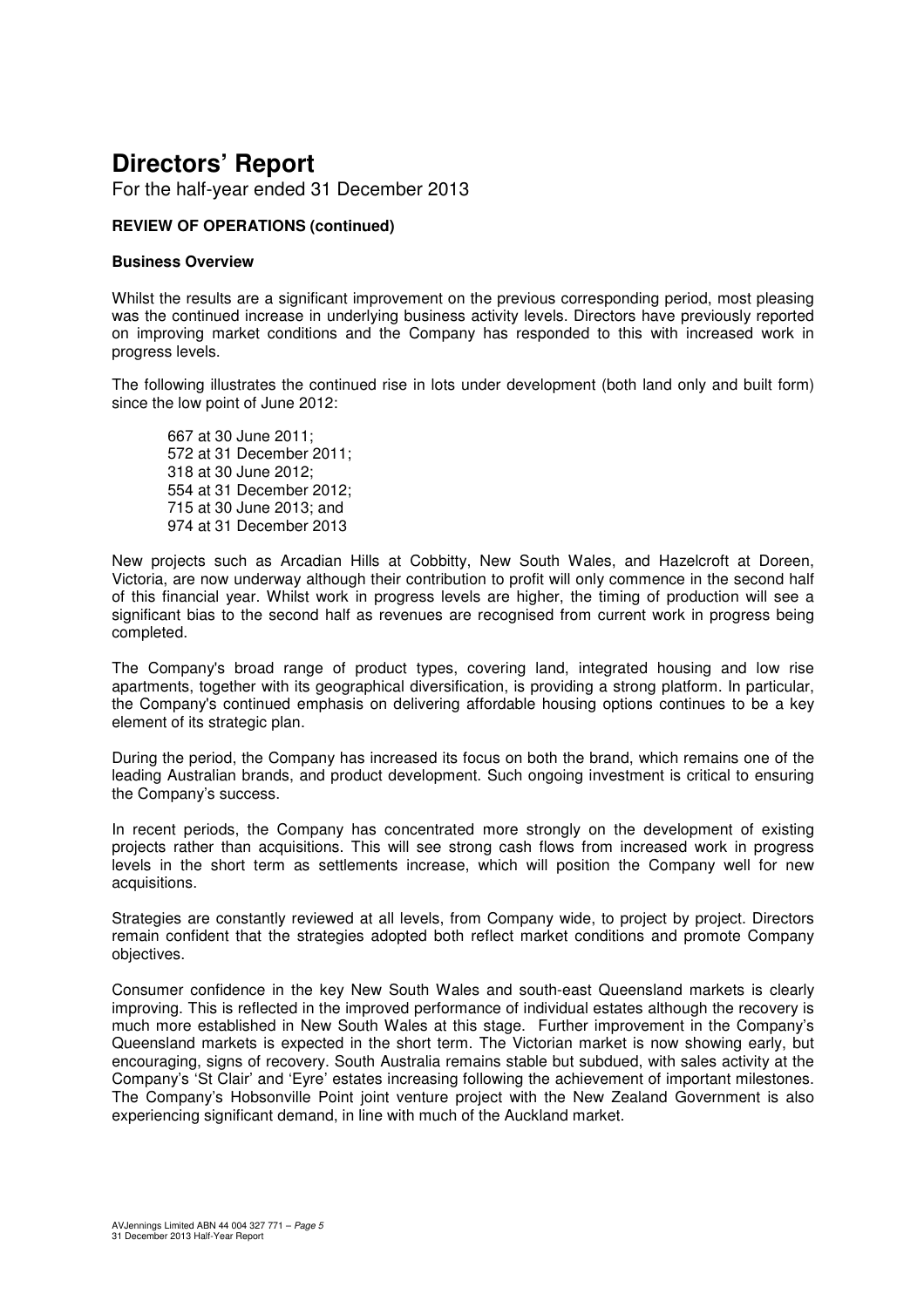For the half-year ended 31 December 2013

#### **REVIEW OF OPERATIONS (continued)**

Total lots under control stood at 9,475 at balance date. Although the Company has not purchased land since late 2010-11 and remains adequately positioned into the medium term, it is actively exploring capital-efficient methods to secure future development opportunities in specific micromarkets.

#### **Outlook**

Management expects that the improvement in the Company's markets demonstrated in the first half will continue into the second half of fiscal 2014. The Company is on track to meet or exceed its previous guidance of contract signings of between 1,200 and 1,400 lots for the financial year.

Directors' confidence is based on market fundamentals, which remain positive, with improvements in affordability, low interest rates and inflation, underlying housing shortages in some markets (especially Sydney and Auckland), positive population growth and a relatively stable macroeconomic outlook over 2014-15.

#### **DIVIDENDS**

No dividend has been proposed, paid, or is payable in relation to the half-year ended 31 December 2013 (31 December 2012: nil).

#### **COMPARATIVE FIGURES**

To enable meaningful comparison, some comparatives have been reclassified to conform with the current year's presentation.

#### **SIGNIFICANT EVENTS AFTER THE BALANCE SHEET DATE**

No matter or circumstance has arisen since 31 December 2013 that has significantly affected, or may significantly affect:

- a) the Consolidated Entity's operations in future financial years; or
- b) the results of those operations in future financial years; or
- c) the Consolidated Entity's state of affairs in future financial years.

#### **ROUNDING OF AMOUNTS**

The amounts contained in this Report and in the Financial Statements have been rounded to the nearest \$1,000 (where rounding is permitted) under the option available to the company under the Australian Securities and Investments Commission (ASIC) Class Order 98/100.The Company is an entity to which the Class Order applies.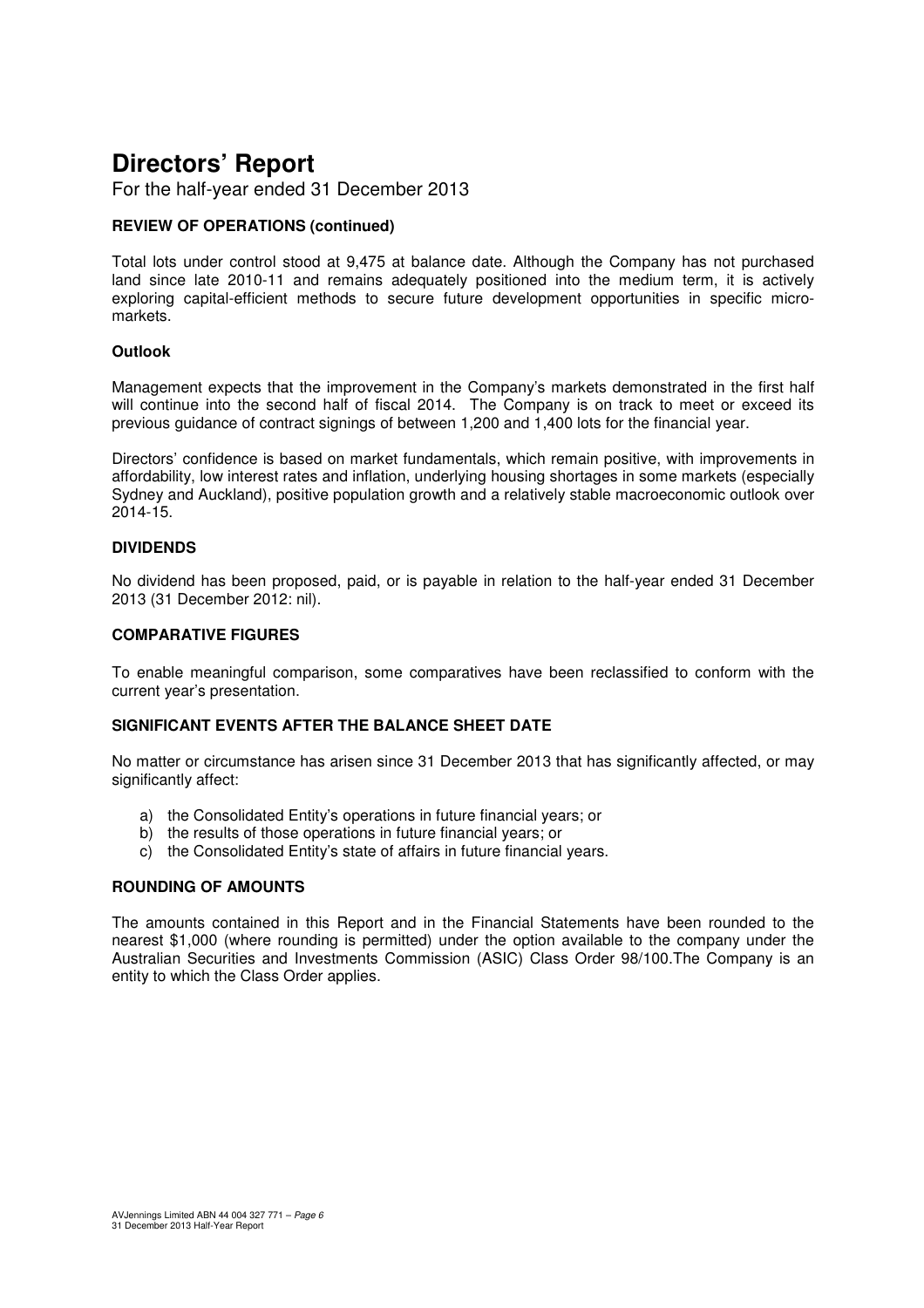For the half-year ended 31 December 2013

#### **AUDITORS INDEPENDENCE DECLARATION**

We have obtained the following independence declaration from our auditors, Ernst & Young. It is set out on page 8.

The Report is made in accordance with a resolution of the Directors.

 $H$ 

Peter Summers **Director** 25 February 2014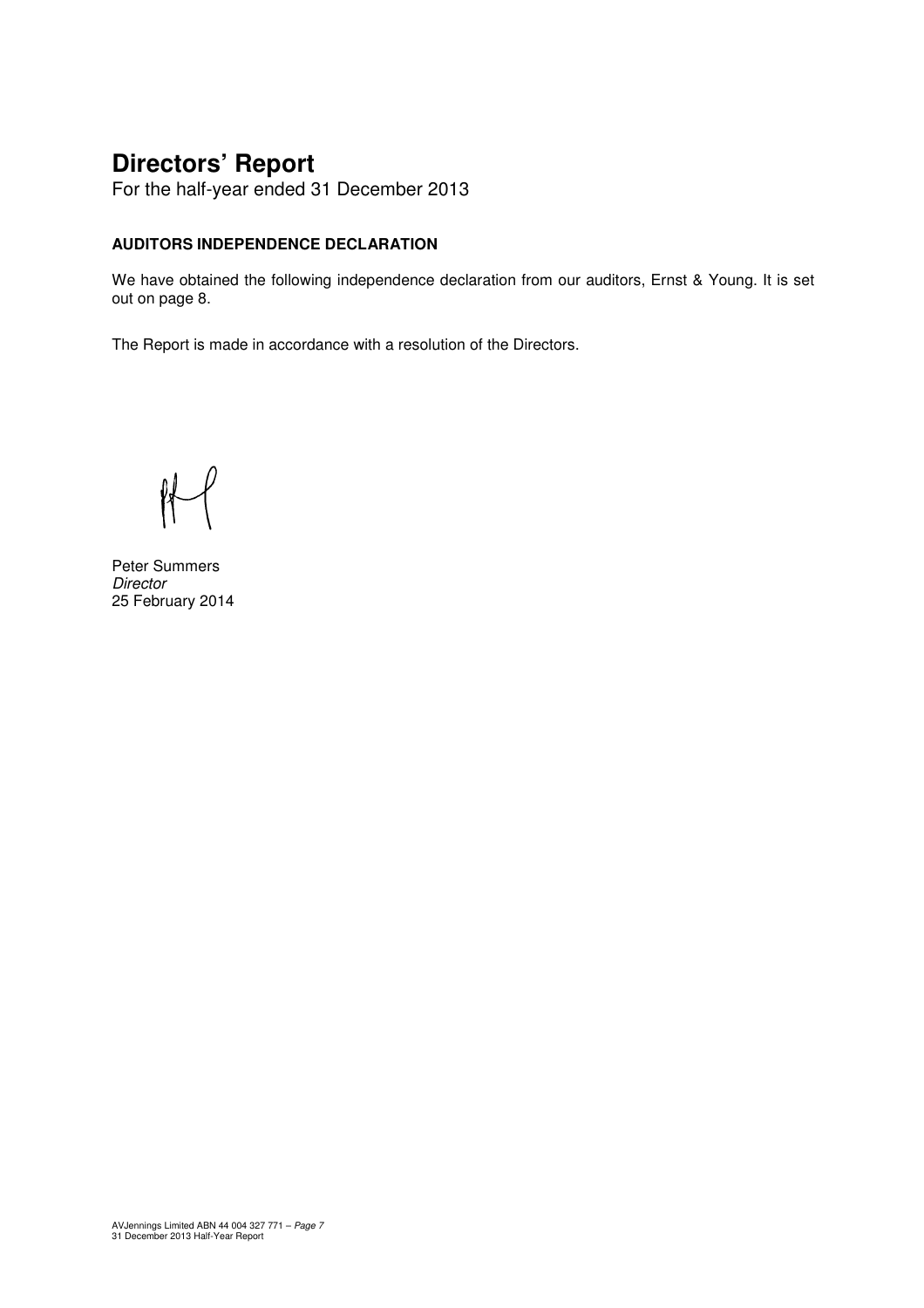

Ernst & Young 680 George Street Sydney NSW 2000 Australia GPO Box 2646 Sydney NSW 2001

 Tel: +61 2 9248 5555 Fax: +61 2 9248 5959 ey.com/au

### **Auditor's Independence Declaration to the Directors of AVJennings Limited**

In relation to our review of the financial report of AVJennings Limited for the half-year ended 31 December 2013, to the best of my knowledge and belief, there have been no contraventions of the auditor independence requirements of the *Corporations Act 2001* or any applicable code of professional conduct.

Einst & Tang

Ernst & Young

Mak Conoy

Mark Conroy Partner 25 February 2014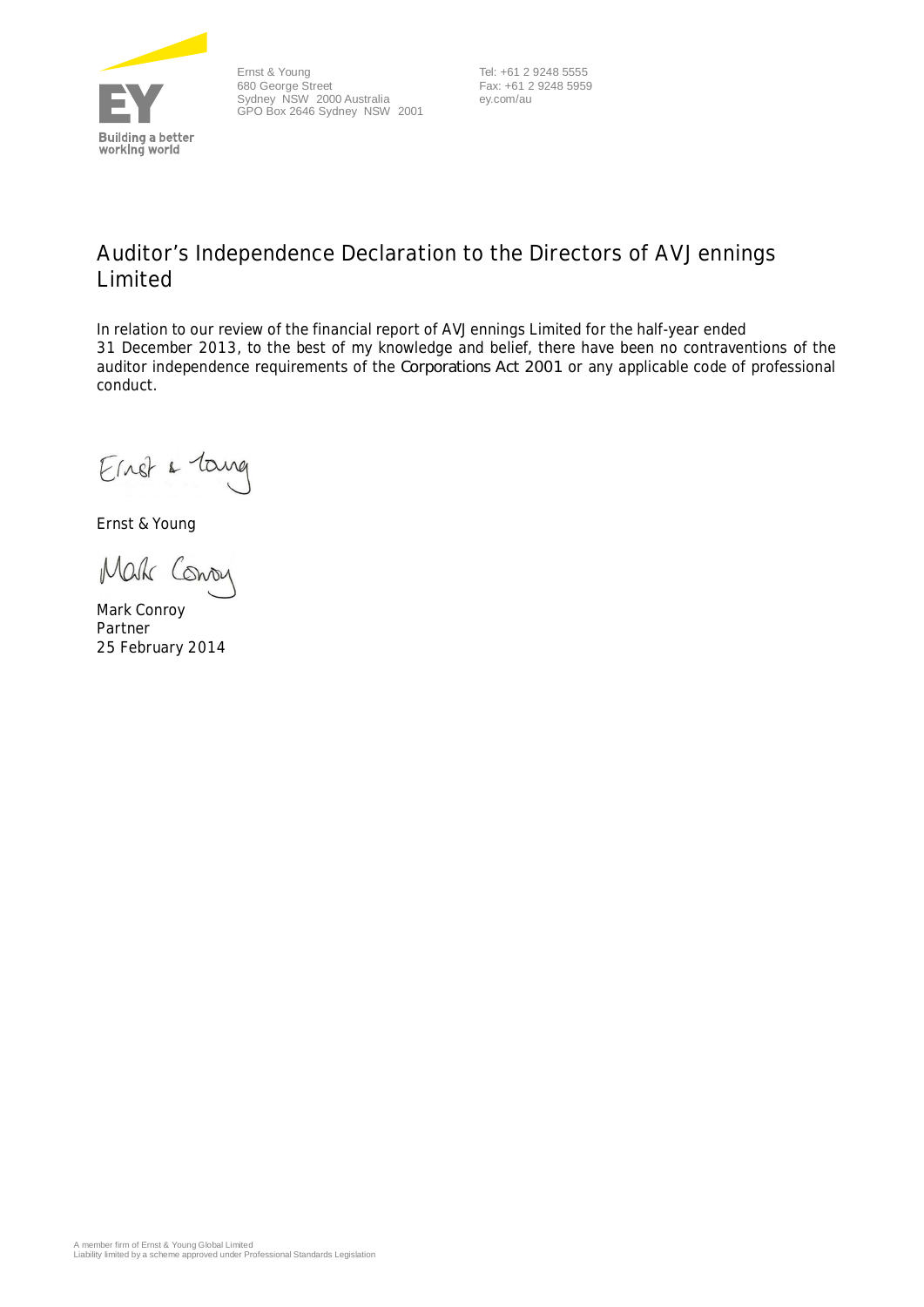## **Consolidated Statement of Comprehensive Income**

For the half-year ended 31 December 2013

|                                                                                                                           |             | 31 December<br>2013 | 31 December<br>2012 |
|---------------------------------------------------------------------------------------------------------------------------|-------------|---------------------|---------------------|
|                                                                                                                           | <b>Note</b> | \$'000              | \$'000              |
| Revenues                                                                                                                  | 3           | 104,271             | 52,909              |
| Share of profits of associates and joint ventures                                                                         |             |                     |                     |
| accounted for using the equity method                                                                                     | 11          | 1,161               | 413                 |
| Cost of property developments sold                                                                                        |             | (80, 810)           | (41,400)            |
| Decrease/(increase) in provision for loss on inventories                                                                  | 3           | 5,154               | (22,964)            |
| Other operational expenses                                                                                                |             | (2,287)             | (2,304)             |
| Selling and marketing expenses                                                                                            |             | (3, 135)            | (2,793)             |
| Employee expenses                                                                                                         |             | (8, 153)            | (8,524)             |
| Depreciation and amortisation expense                                                                                     |             | (176)               | (192)               |
| Finance costs                                                                                                             | 3           | (296)               | (205)               |
| Fair value gain on interest rate derivatives                                                                              |             |                     | 107                 |
| Management and administration expenses                                                                                    |             | 3,271               | 3,332)              |
|                                                                                                                           |             |                     |                     |
| Profit/(loss) before income tax                                                                                           |             | 12,458              | (28, 285)           |
| Income tax                                                                                                                | 4           | (4, 105)            | 9,147               |
| Profit/(loss) after income tax                                                                                            |             | 8,353               | (19, 138)           |
|                                                                                                                           |             |                     |                     |
| Net profit/(loss) for the period                                                                                          |             | 8,353               | (19, 138)           |
|                                                                                                                           |             |                     |                     |
| Other comprehensive income                                                                                                |             |                     |                     |
| Foreign currency translation (recyclable through profit and loss)                                                         |             | 1,778               | 177                 |
| Other comprehensive income for the period                                                                                 |             | 1,778               | 177                 |
|                                                                                                                           |             |                     |                     |
| Total comprehensive income/(loss) for the period                                                                          |             | 10,131              | (18,961)            |
|                                                                                                                           |             |                     |                     |
| Earnings per share for profit/(loss) from continuing operations<br>attributable to ordinary equity holders of the parent: |             |                     |                     |
| Basic earnings per share                                                                                                  |             | 2.20                | (7.06)              |
| Diluted earnings per share                                                                                                |             | 1.95                | (7.12)              |
|                                                                                                                           |             |                     |                     |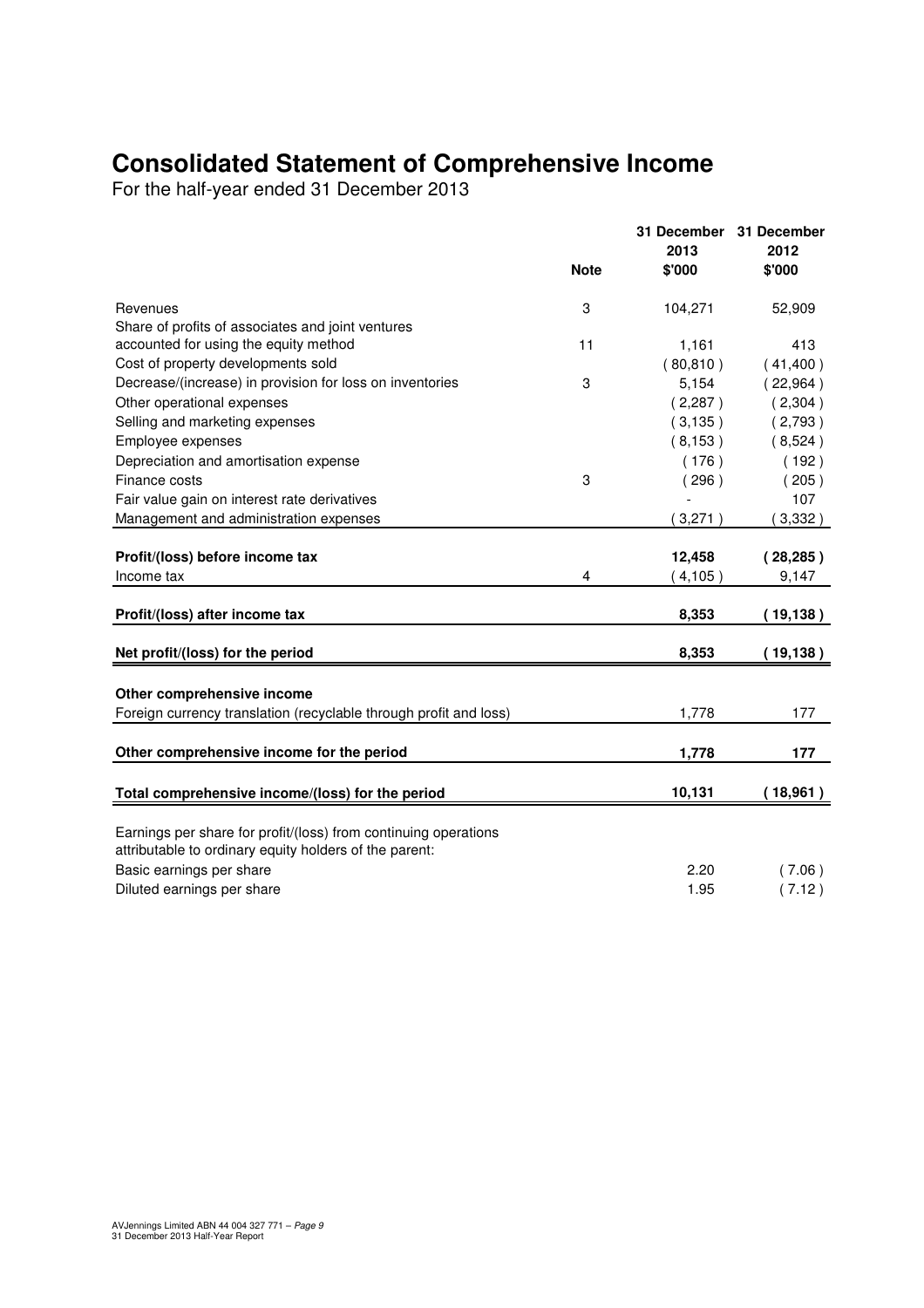## **Consolidated Statement of Financial Position**

As at 31 December 2013

|                                                      |             | 31 December      | 30 June        |
|------------------------------------------------------|-------------|------------------|----------------|
|                                                      | <b>Note</b> | 2013<br>\$'000   | 2013<br>\$'000 |
|                                                      |             |                  |                |
| <b>CURRENT ASSETS</b>                                |             |                  |                |
| Cash and cash equivalents                            | 7           | 7,252            | 11,649         |
| Trade and other receivables                          |             | 31,283           | 23,033         |
| Inventories                                          |             | 119,983          | 109,068        |
| Other current assets                                 |             | 1,870            | 1,211          |
| <b>Total current assets</b>                          |             | 160,388          | 144,961        |
|                                                      |             |                  |                |
| <b>NON-CURRENT ASSETS</b>                            |             |                  |                |
| Trade and other receivables                          |             | 232              | 4,120          |
| Inventories                                          |             | 263,327          | 281,745        |
| Investments accounted for using the equity method    |             | 26,342           | 25,181         |
| Property, plant and equipment<br>Deferred tax assets |             | 769              | 993<br>3,087   |
|                                                      |             |                  | 2,816          |
| Intangible assets<br><b>Total non-current assets</b> |             | 2,816<br>293,486 | 317,942        |
|                                                      |             |                  |                |
| <b>Total assets</b>                                  |             | 453,874          | 462,903        |
| <b>CURRENT LIABILITIES</b>                           |             |                  |                |
| Trade and other payables                             |             | 32,087           | 65,365         |
| Interest-bearing loans and borrowings                |             | 3,069            | 7,171          |
| Tax payable                                          |             | 480              | 449            |
| Provisions                                           |             | 3,912            | 4,036          |
| <b>Total current liabilities</b>                     |             | 39,548           | 77,021         |
|                                                      |             |                  |                |
| <b>NON-CURRENT LIABILITIES</b>                       |             |                  |                |
| Trade and other payables                             |             |                  | 6,956          |
| Interest-bearing loans and borrowings                |             | 108,486          | 82,720         |
| Deferred tax liabilities                             |             | 153              |                |
| Provisions                                           |             | 986              | 845            |
| <b>Total non-current liabilities</b>                 |             | 109,625          | 90,521         |
|                                                      |             |                  |                |
| <b>Total liabilities</b>                             |             | 149,173          | 167,542        |
| <b>Net assets</b>                                    |             | 304,701          | 295,361        |
|                                                      |             |                  |                |
| <b>EQUITY</b>                                        |             |                  |                |
| Equity attributable to equity holders of the parent  |             |                  |                |
| Contributed equity                                   | 6           | 160,436          | 160,960        |
| Reserves                                             |             | 3,711            | 2,200          |
| Retained earnings                                    |             | 140,554          | 132,201        |
|                                                      |             |                  |                |
| <b>Total equity</b>                                  |             | 304,701          | 295,361        |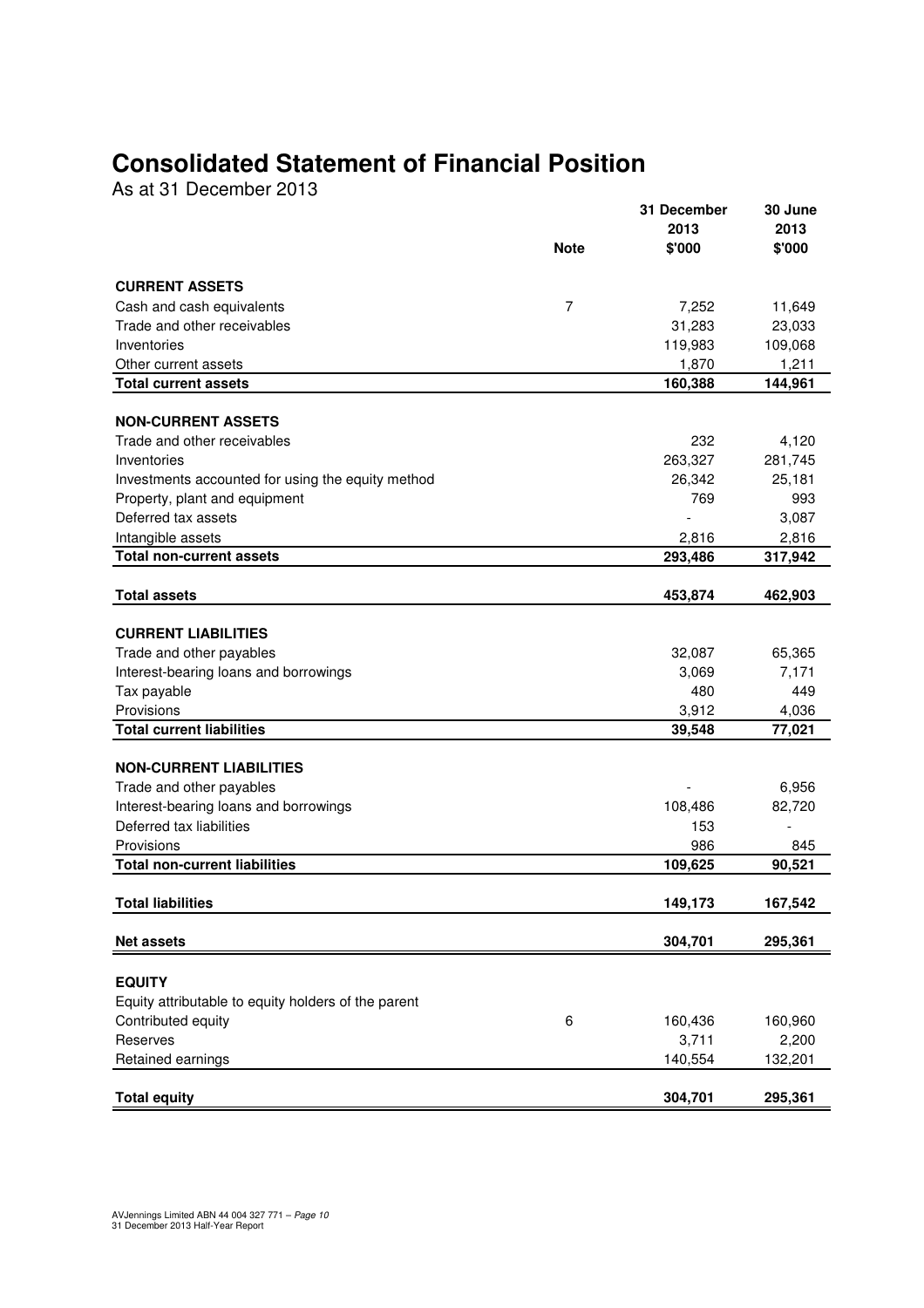## **Consolidated Statement of Changes in Equity**

For the half-year ended 31 December 2013

|                                                                                   |             | <b>Attributable to equity</b><br>holders of the parent |                                                                              |                                                               |                                       |           |  |
|-----------------------------------------------------------------------------------|-------------|--------------------------------------------------------|------------------------------------------------------------------------------|---------------------------------------------------------------|---------------------------------------|-----------|--|
|                                                                                   | <b>Note</b> | <b>Issued</b><br>capital<br>\$'000                     | Foreign<br><b>Currency</b><br><b>Translation</b><br><b>Reserve</b><br>\$'000 | Share-<br>based<br><b>Payment</b><br><b>Reserve</b><br>\$'000 | <b>Retained</b><br>earnings<br>\$'000 | \$'000    |  |
| At 1 July 2012                                                                    |             | 121,096                                                | (257)                                                                        | 687                                                           | 147,467                               | 268,993   |  |
| Loss for the period<br>Other comprehensive income for                             |             |                                                        |                                                                              |                                                               | (19, 138)                             | (19, 138) |  |
| the period<br>Total comprehensive loss for the                                    |             |                                                        | 177                                                                          |                                                               |                                       | 177       |  |
| period<br>Transactions with owners in their<br>capacity as owners                 |             |                                                        | 177                                                                          |                                                               | (19, 138)                             | (18,961)  |  |
| - Treasury shares acquired                                                        | 6(b)        | (92)                                                   |                                                                              |                                                               |                                       | (92)      |  |
| - Share-based payment expense                                                     |             |                                                        |                                                                              | 181                                                           |                                       | 181       |  |
|                                                                                   |             | 92)                                                    | 177                                                                          | 181                                                           | (19, 138)                             | (18, 872) |  |
| At 31 December 2012                                                               |             | 121,004                                                | (80)                                                                         | 868                                                           | 128,329                               | 250,121   |  |
|                                                                                   |             |                                                        |                                                                              |                                                               |                                       |           |  |
| At 1 July 2013                                                                    |             | 160,960                                                | 1,123                                                                        | 1,077                                                         | 132,201                               | 295,361   |  |
| Profit for the period<br>Other comprehensive income for                           |             |                                                        |                                                                              |                                                               | 8,353                                 | 8,353     |  |
| the period                                                                        |             |                                                        | 1,778                                                                        |                                                               |                                       | 1,778     |  |
| Total comprehensive income for<br>the period<br>Transactions with owners in their |             |                                                        | 1,778                                                                        |                                                               | 8,353                                 | 10,131    |  |
| capacity as owners<br>- Treasury shares acquired<br>- Share-based payment expense | 6(b)        | (524)                                                  |                                                                              |                                                               |                                       | (524)     |  |
| reversed (forfeited shares)                                                       |             |                                                        |                                                                              | (579)                                                         |                                       | (579)     |  |
| Share-based payment expense                                                       |             |                                                        |                                                                              | 312                                                           |                                       | 312       |  |
|                                                                                   |             | 524                                                    | 1,778                                                                        | 267)                                                          | 8,353                                 | 9,340     |  |
| At 31 December 2013                                                               |             | 160,436                                                | 2,901                                                                        | 810                                                           | 140,554                               | 304,701   |  |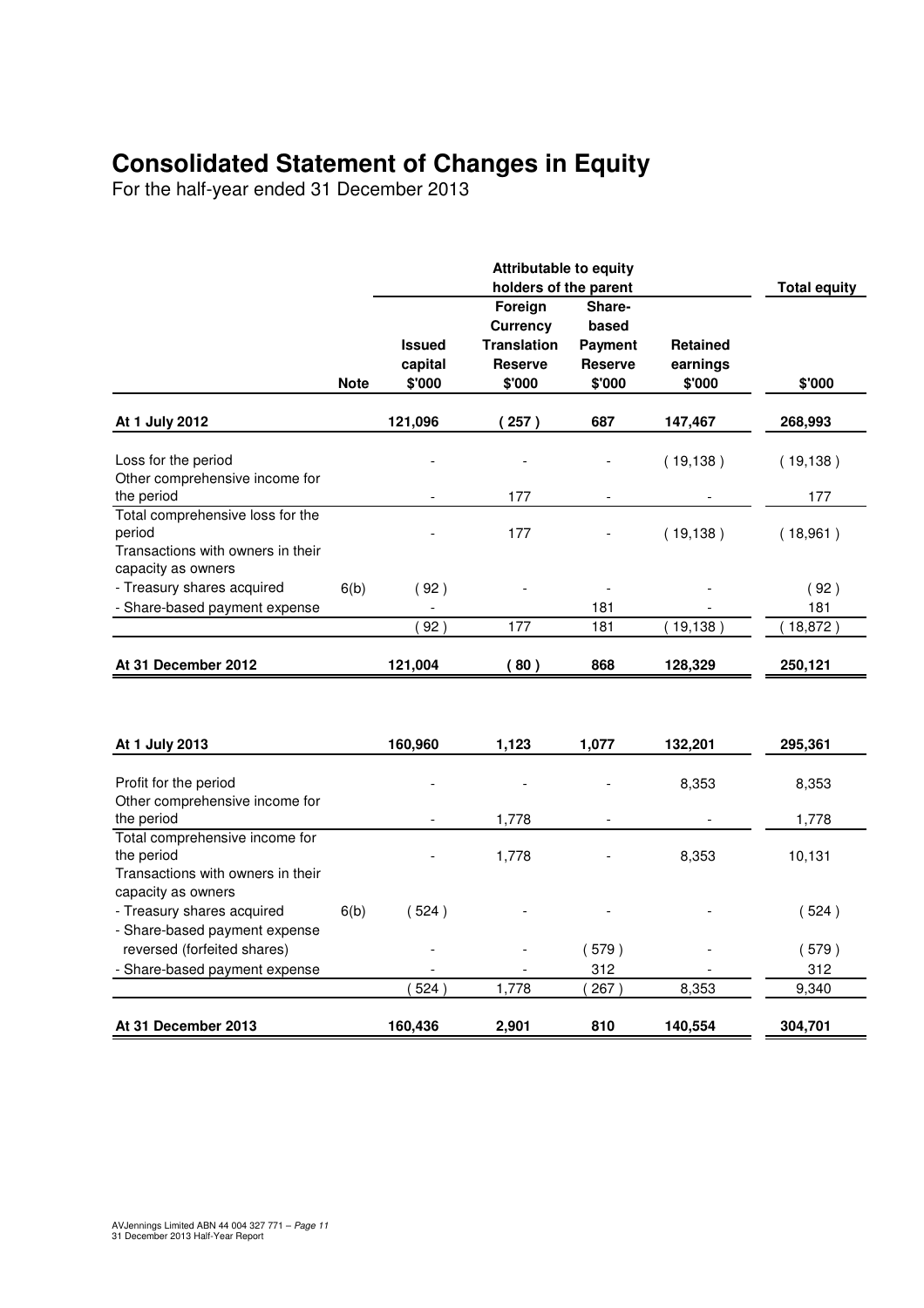## **Consolidated Statement of Cash Flows**

For the half-year ended 31 December 2013

|                                                               | <b>Note</b> | 6 months<br>31 December<br>2013<br>\$'000 | 6 months<br>31 December<br>2012<br>\$'000 |
|---------------------------------------------------------------|-------------|-------------------------------------------|-------------------------------------------|
| <b>CASH FLOWS FROM OPERATING ACTIVITIES</b>                   |             |                                           |                                           |
| Receipts from customers                                       |             | 110,009                                   | 79,325                                    |
| Payments to suppliers, land vendors and employees             |             | (130, 881)                                | (66, 516)                                 |
| Interest paid                                                 |             | (4,590)                                   | (4,895)                                   |
| Income tax paid                                               |             | (969)                                     | (527)                                     |
| Net cash (used in) from operating activities                  |             | (26, 431)                                 | 7,387                                     |
|                                                               |             |                                           |                                           |
| <b>CASH FLOWS FROM INVESTING ACTIVITIES</b>                   |             |                                           |                                           |
| Proceeds from sale of property, plant and equipment           |             | 68                                        | 20                                        |
| Purchase of property, plant and equipment                     |             | (47)                                      | (171)                                     |
| Interest received                                             |             | 297                                       | 233                                       |
| Distribution received                                         |             |                                           | 350                                       |
| Net cash from investing activities                            |             | 318                                       | 432                                       |
| <b>CASH FLOWS FROM FINANCING ACTIVITIES</b>                   |             |                                           |                                           |
| Proceeds from borrowings                                      |             | 67,491                                    | 25,138                                    |
| Repayment of borrowings                                       |             | (45, 827)                                 | (22, 583)                                 |
| Payment for treasury shares                                   | 6(b)        | (524)                                     | (92)                                      |
| Net cash from financing activities                            |             | 21,140                                    | 2,463                                     |
|                                                               |             |                                           |                                           |
| NET (DECREASE)/INCREASE IN CASH HELD                          |             | (4, 973)                                  | 10,282                                    |
| Cash and cash equivalents at beginning of period              |             | 11,649                                    | 4,560                                     |
| Effects of exchange rate changes on cash and cash equivalents |             | 576                                       | 16                                        |
| <b>CASH AND CASH EQUIVALENTS AT END OF PERIOD</b>             | 7           | 7,252                                     | 14.858                                    |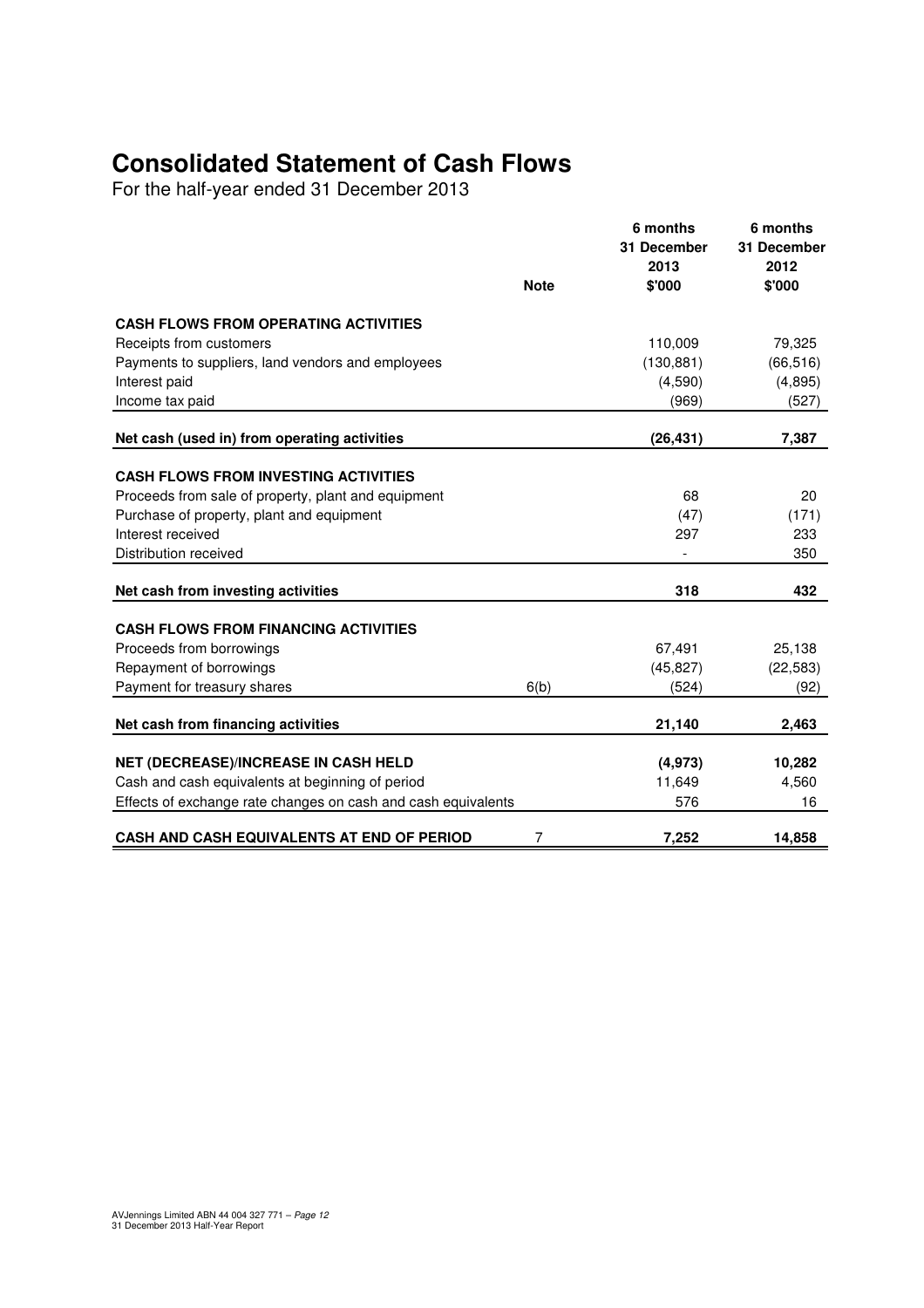For the half-year ended 31 December 2013

#### **1. CORPORATE INFORMATION**

The Consolidated Report of AVJennings Limited for the half-year ended 31 December 2013 was authorised for issue in accordance with a resolution of the Directors on 25 February 2014. The Company is incorporated in Australia and limited by shares, which are publicly traded on the Australian Securities Exchange and the Singapore Exchange through the Central Limit Order Book System (CLOB).

#### **2. BASIS OF PREPARATION AND ACCOUNTING POLICIES**

The half year consolidated financial report is a general purpose financial report, which has been prepared in accordance with the requirements of the Corporations Act 2001 and AASB 134 Interim Financial Reporting.

It is recommended that this Report be read in conjunction with the Annual Report for the year ended 30 June 2013 and considered together with any public announcements made by AVJennings Limited during the half-year ended 31 December 2013 in accordance with the continuous disclosure obligations of the ASX listing rules.

This Report is presented in Australian Dollars and all values are rounded to the nearest thousand dollars (\$'000) unless otherwise stated. The accounting policies adopted are consistent with those of the previous financial year.

None of the new Standards and amendments to Standards that are mandatory for the first time for the financial year beginning 1 July 2013 affected any of the amounts recognised in the current year or any prior year and are not likely to affect future periods.

Australian Accounting Standards and Interpretations that have recently been issued or amended but are not yet effective have not been adopted for the half-year ended 31 December 2013. The Directors believe that these new or amended standards and interpretations do not have any material effect on the Report presented.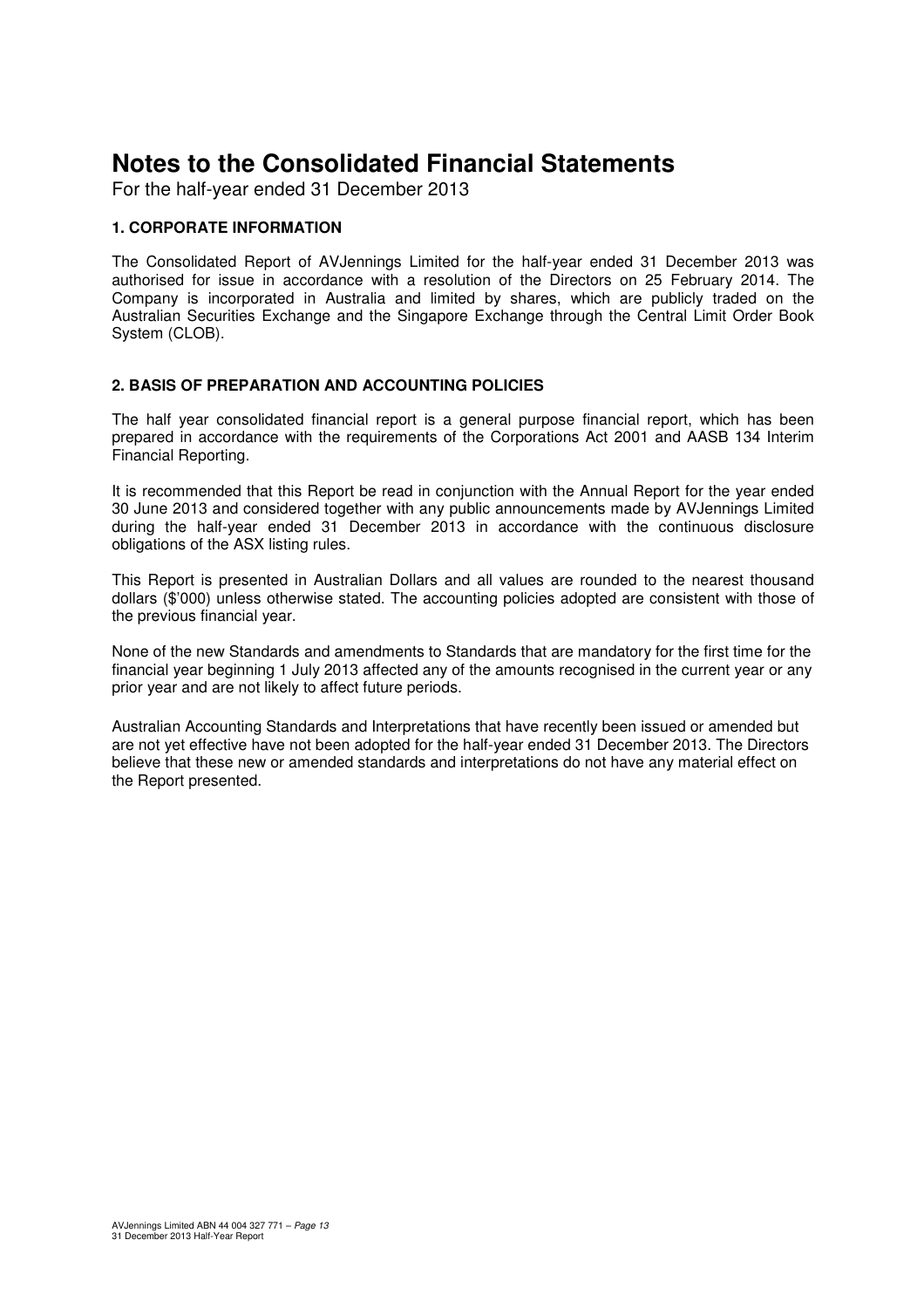For the half-year ended 31 December 2013

#### **3. REVENUES AND EXPENSES**

Profit/(loss) from ordinary activities before income tax includes the following revenues and expenses:

|                                                                                         | 6 months<br>31 December<br>2013<br>\$'000 | 6 months<br>31 December<br>2012<br>\$'000 |
|-----------------------------------------------------------------------------------------|-------------------------------------------|-------------------------------------------|
| <b>Revenues</b>                                                                         |                                           |                                           |
| Developments                                                                            | 101,210                                   | 49,780                                    |
| Home Improvements                                                                       |                                           | 170                                       |
| Interest revenue                                                                        | 297                                       | 233                                       |
| Management fees                                                                         | 1,530                                     | 1,627                                     |
| Royalty revenue                                                                         | 399                                       | 639                                       |
| Sundry revenue                                                                          | 835                                       | 460                                       |
| <b>Total revenues</b>                                                                   | 104,271                                   | 52,909                                    |
| <b>Finance costs</b>                                                                    |                                           |                                           |
| Bank loans and overdrafts                                                               | 4,590                                     | 4,895                                     |
| Total finance costs                                                                     | 4,590                                     | 4,895                                     |
| Less: Amount capitalised to inventories                                                 | 4,294)                                    | 4,690)                                    |
| <b>Finance costs expensed</b>                                                           | 296                                       | 205                                       |
|                                                                                         |                                           |                                           |
| <b>Impairment of assets</b><br>(Decrease)/increase in provision for loss on inventories | (5, 154)                                  | 22,964                                    |
|                                                                                         |                                           |                                           |
| <b>Total impairment</b>                                                                 | (5, 154)                                  | 22,964                                    |

The movement in current period provision results from a realignment of future assumptions with present market conditions predominantly driven by projects in New South Wales and Queensland.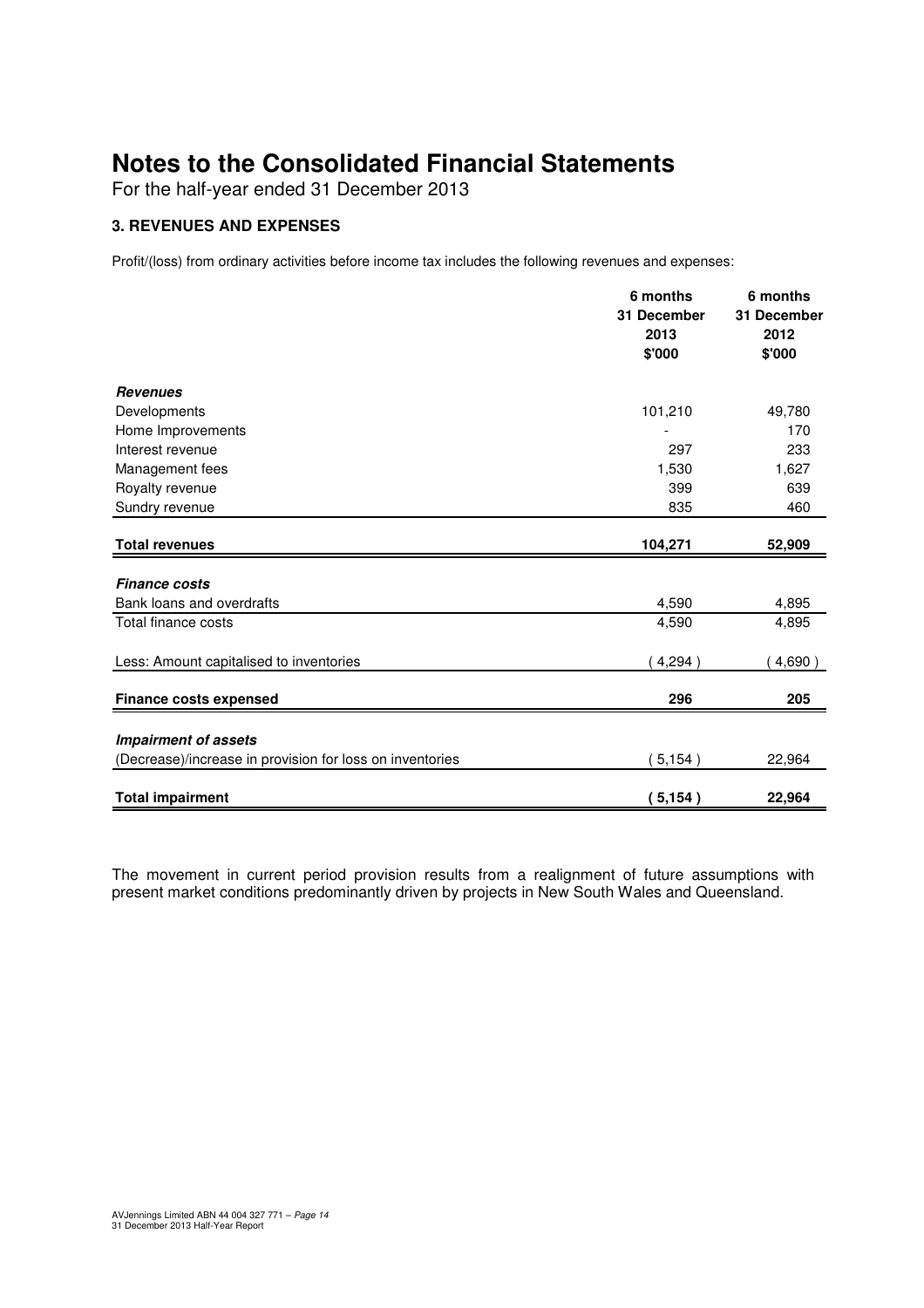For the half-year ended 31 December 2013

#### **4. INCOME TAX**

|                                          | 6 months    | 6 months    |
|------------------------------------------|-------------|-------------|
|                                          | 31 December | 31 December |
|                                          | 2013        | 2012        |
|                                          | \$'000      | \$'000      |
| Income tax                               |             |             |
| The major components of income tax are:  |             |             |
| Current income tax                       |             |             |
| Current income tax charge                | 974         | 158         |
| Adjustment for prior year                |             | 400)        |
| Deferred income tax                      |             |             |
| Current year temporary differences       | 2,934       | (8,902)     |
| Adjustment for prior year                | 197         | (3)         |
| Income tax reported in the Consolidated  |             |             |
| <b>Statement of Comprehensive Income</b> | 4,105       | (9,147)     |

Numerical reconciliation between aggregate income tax recognised in the Consolidated Statement of Comprehensive Income and tax calculated per the statutory income tax rate:

|                                                       | 6 months<br>31 December<br>2013<br>\$'000 | 6 months<br>31 December<br>2012<br>\$'000 |
|-------------------------------------------------------|-------------------------------------------|-------------------------------------------|
| Accounting profit/(loss) before income tax            | 12.458                                    | 28,285)                                   |
|                                                       |                                           |                                           |
| Tax at Australian income tax rate of 30% (2012 - 30%) | 3,737                                     | 8,486)                                    |
| Adjustment for prior years                            | 197                                       | 403)                                      |
| Equity accounted share of Joint Venture profits       | 348)                                      | (119)                                     |
| Other non-deductible items and variations             | 519                                       | 139)                                      |
| Aggregate income tax                                  | 4,105                                     | 9,147)                                    |

#### **5. DIVIDENDS**

No dividend has been proposed, paid, or is payable in relation to the half-year ended 31 December 2013 (31 December 2012: nil).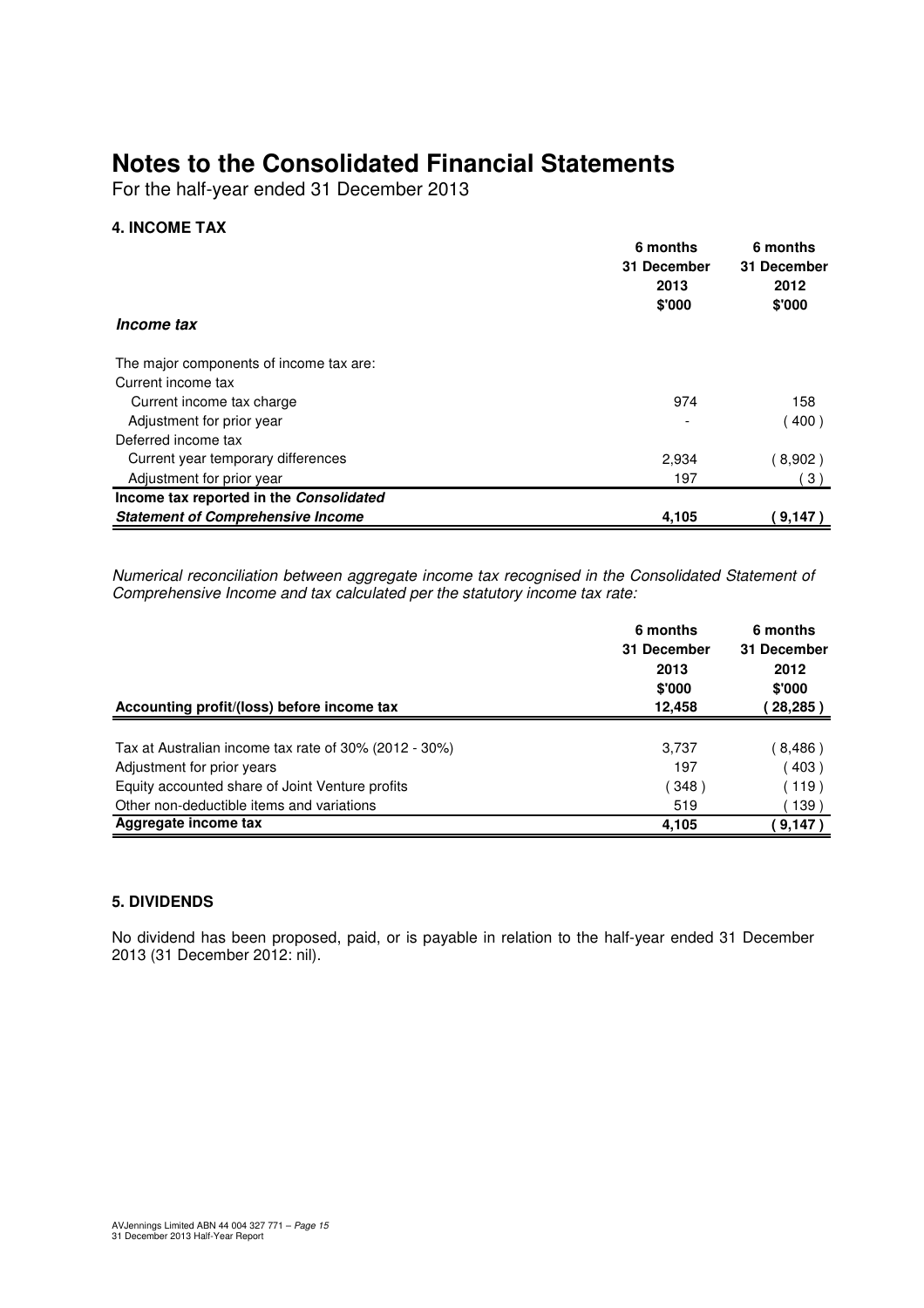For the half-year ended 31 December 2013

#### **6. CONTRIBUTED EQUITY**

|                                                                                   | 31 December<br>2013<br><b>Number</b> | 30 June<br>2013<br><b>Number</b> | 31 December<br>2013<br>\$'000 | 30 June<br>2013<br>\$'000 |
|-----------------------------------------------------------------------------------|--------------------------------------|----------------------------------|-------------------------------|---------------------------|
| Ordinary shares<br>Treasury shares                                                | 384,423,851<br>4,221,605)            | 384,423,851<br>3,365,100)        | 162,793<br>2,357              | 162,793<br>(1,833)        |
| Share capital                                                                     |                                      |                                  | 160,436                       | 160,960                   |
| (a) Movement in ordinary share capital                                            | <b>Number</b>                        | <b>Number</b>                    | \$'000                        | \$'000                    |
| As at the beginning of the period                                                 | 384,423,851                          | 274,588,694                      | 162,793                       | 122,837                   |
| Issued pursuant to the Rights Issue<br>3 June 2013                                |                                      | 109,835,157                      |                               | 39,956                    |
| As at the end of the period                                                       | 384,423,851                          | 384,423,851                      | 162,793                       | 162,793                   |
| (b) Movement in treasury shares                                                   | <b>Number</b>                        | <b>Number</b>                    | \$'000                        | \$'000                    |
| As at the beginning of the year<br>Acquisition of shares by AVJ Deferred Employee | (3,365,100)                          | (3,071,187)                      | (1,833)                       | (1,741)                   |
| Share Plan Trust                                                                  | 856,505)                             | 293,913)                         | 524)                          | 92)                       |
| As at the end of the period                                                       | 4,221,605)                           | (3,365,100)                      | 2,357)                        | (1,833)                   |

Treasury shares are shares in AVJennings Limited that are held by the AVJ Deferred Employee Share Plan Trust for the purpose of issuing shares to Executives.

The original cost of the shares is treated as a reduction in share capital and the underlying shares identified separately as treasury shares.

#### **7. CASH AND CASH EQUIVALENTS**

|                                                                   | 31 December | 30 June |
|-------------------------------------------------------------------|-------------|---------|
|                                                                   | 2013        | 2013    |
|                                                                   | \$'000      | \$'000  |
| <b>Reconciliation to Consolidated Statement of Cash Flows</b>     |             |         |
| For the purposes of <i>Consolidated Statement of Cash Flows</i> , |             |         |
| cash and cash equivalents comprise the following:                 |             |         |
| Cash at bank and in hand                                          | 7.252       | 11,649  |
|                                                                   |             |         |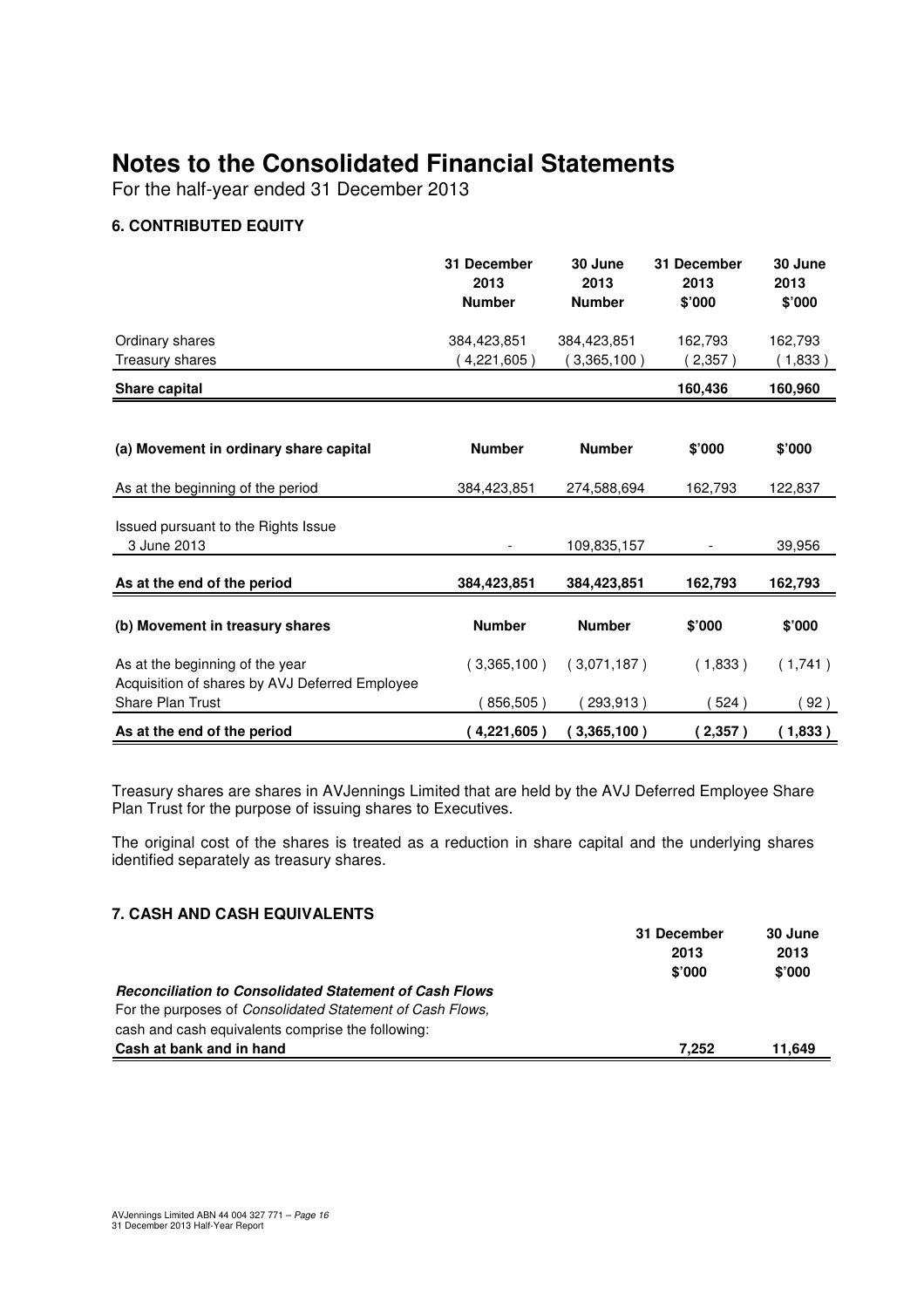For the half-year ended 31 December 2013

#### **8. OPERATING SEGMENTS**

#### **Identification of reportable segments**

The Consolidated Entity has identified its operating segments based on the internal reports that are reviewed and used by the chief operating decision makers in assessing performance and in determining the allocation of resources.

The operating segments are identified by management based on the jurisdictions in which the Consolidated Entity sells its products and services. Discrete financial information about each of these operating businesses is reported on a monthly basis.

#### **Types of products and services**

The Consolidated Entity operates primarily in residential development.

#### **Accounting policies**

The accounting policies used in reporting segments are the same as those contained in the Financial Report.

#### **Operating segments**

#### States and New Zealand:

This includes activities relating to Land Development, Integrated Housing, Apartments Development and Home Improvements.

#### Other:

This includes corporate transactions entered into by the Head Office which are not state based.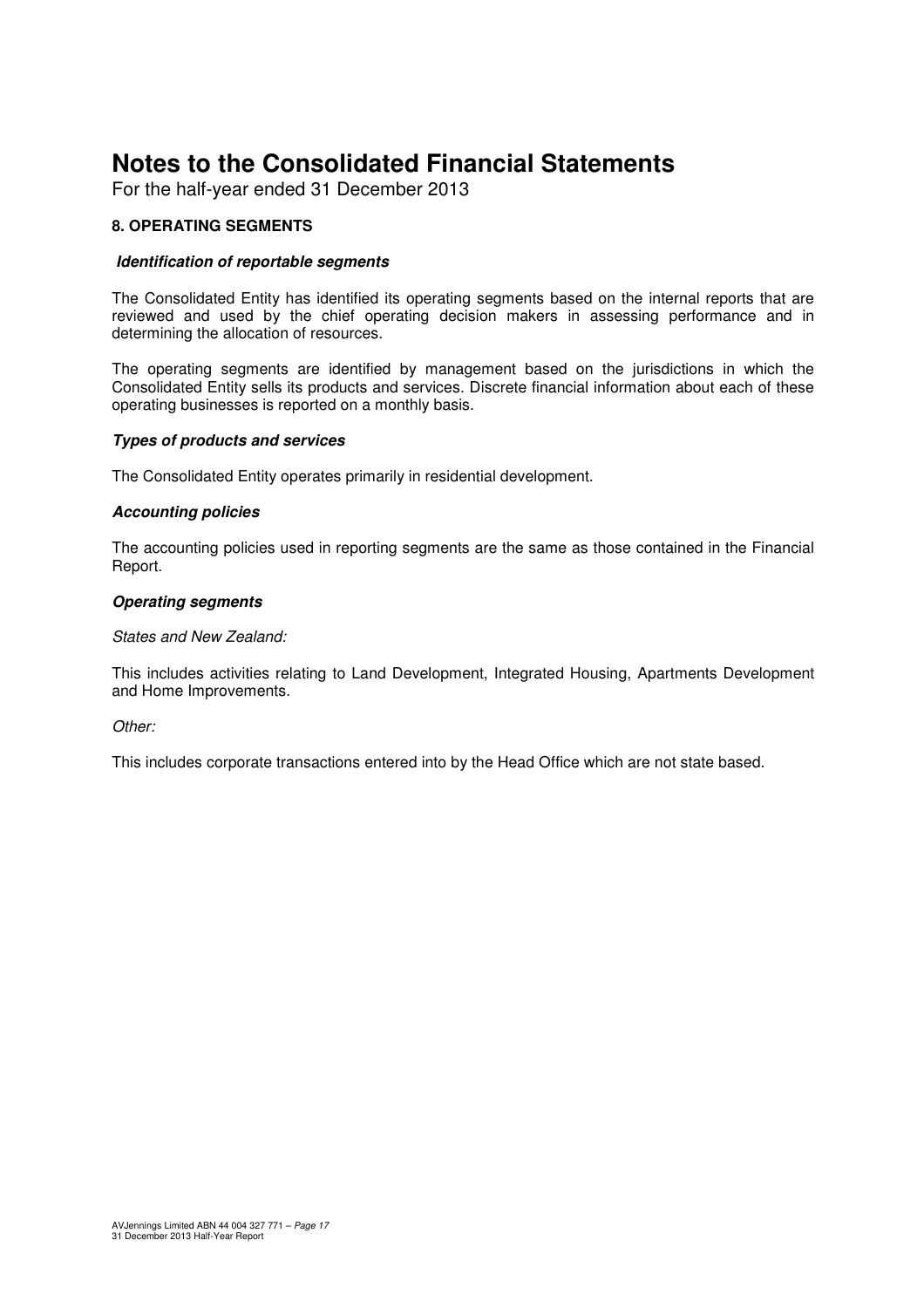For the half-year ended 31 December 2013

#### **8. OPERATING SEGMENTS (continued)**

The following table presents the revenues and results information regarding operating segments for the half-year ended 31 December 2013:

|                                               | <b>NSW</b>  |                          | <b>VIC</b>               |          | <b>QLD</b>  |                          | <b>SA</b>   |                          | <b>NZ</b>   |        | Other       |        | <b>Total</b> |           |
|-----------------------------------------------|-------------|--------------------------|--------------------------|----------|-------------|--------------------------|-------------|--------------------------|-------------|--------|-------------|--------|--------------|-----------|
| <b>Operating segments</b>                     | 31 December |                          | 31 December              |          | 31 December |                          | 31 December |                          | 31 December |        | 31 December |        | 31 December  |           |
|                                               | 2013        | 2012                     | 2013                     | 2012     | 2013        | 2012                     | 2013        | 2012                     | 2013        | 2012   | 2013        | 2012   | 2013         | 2012      |
|                                               | \$'000      | \$'000                   | \$'000                   | \$'000   | \$'000      | \$'000                   | \$'000      | \$'000                   | \$'000      | \$'000 | \$'000      | \$'000 | \$'000       | \$'000    |
|                                               |             |                          |                          |          |             |                          |             |                          |             |        |             |        |              |           |
| <b>Revenues</b>                               |             |                          |                          |          |             |                          |             |                          |             |        |             |        |              |           |
| <b>External sales</b>                         | 27,684      | 18,030                   | 29,538                   | 9,271    | 33,638      | 9,247                    | 10,144      | 11,588                   | 206         | 1,814  |             | $\sim$ | 101,210      | 49,950    |
| Management fees                               | 1,409       | 903                      | $\sim$                   | 577      | ٠           | $\overline{\phantom{a}}$ | 73          | 61                       | 48          | 86     |             | $\sim$ | 1,530        | 1,627     |
| Other revenue                                 |             |                          | $\overline{\phantom{a}}$ |          |             |                          |             | $\overline{\phantom{a}}$ |             |        | 1,531       | 1,332  | 1,531        | 1,332     |
| <b>Total segment revenues</b>                 | 29,093      | 18,933                   | 29,538                   | 9,848    | 33,638      | 9,247                    | 10,217      | 11,649                   | 254         | 1,900  | 1,531       | 1,332  | 104,271      | 52,909    |
|                                               |             |                          |                          |          |             |                          |             |                          |             |        |             |        |              |           |
| <b>Results</b>                                |             |                          |                          |          |             |                          |             |                          |             |        |             |        |              |           |
| Segment results *                             | 4,539       | 487                      | 4,330                    | 587      | 2,242       | (1,975)                  | 899         | 1,120                    | (94)        | 384    | 123         | (422)  | 12,039       | 181       |
| Movement in provision for loss                |             |                          |                          |          |             |                          |             |                          |             |        |             |        |              |           |
| on inventories                                | 2,928       | (1, 565)                 | (182)                    | (3, 111) | 2,542       | (18, 207)                | (134)       | (81)                     |             |        |             |        | 5,154        | (22, 964) |
| Fair value movement in interest               |             |                          |                          |          |             |                          |             |                          |             |        |             |        |              | 107       |
| rate derivatives                              |             |                          |                          |          |             |                          |             | ٠                        |             |        |             | ۰      |              |           |
| Other revenue<br>Unallocated depreciation and |             |                          |                          |          |             |                          |             | $\overline{\phantom{a}}$ |             |        | 1,531       | 1,332  | 1,531        | 1,332     |
| amortisation                                  |             | $\overline{\phantom{a}}$ |                          |          |             |                          |             | ٠                        |             |        |             | $\sim$ | (176)        | (192)     |
| Unallocated expenses                          |             | $\overline{\phantom{a}}$ |                          |          |             |                          |             | $\overline{\phantom{a}}$ |             |        |             |        | (5,794)      | (6, 544)  |
| Unallocated interest expense                  |             |                          |                          |          |             |                          |             | ٠                        |             |        |             |        | (296)        | (205)     |
| Profit/(loss) before tax                      |             |                          |                          |          |             |                          |             |                          |             |        |             |        | 12,458       | (28, 285) |
| Income tax                                    |             |                          |                          |          |             |                          |             |                          |             |        |             |        | (4, 105)     | 9,147     |
|                                               |             |                          |                          |          |             |                          |             |                          |             |        |             |        |              |           |
| Net profit/(loss)                             |             |                          |                          |          |             |                          |             |                          |             |        |             |        | 8,353        | (19, 138) |

**\*** Segment results include utilisation of provision for write-down of inventories of \$6,871,000 (31 December 2012: \$3,406,000)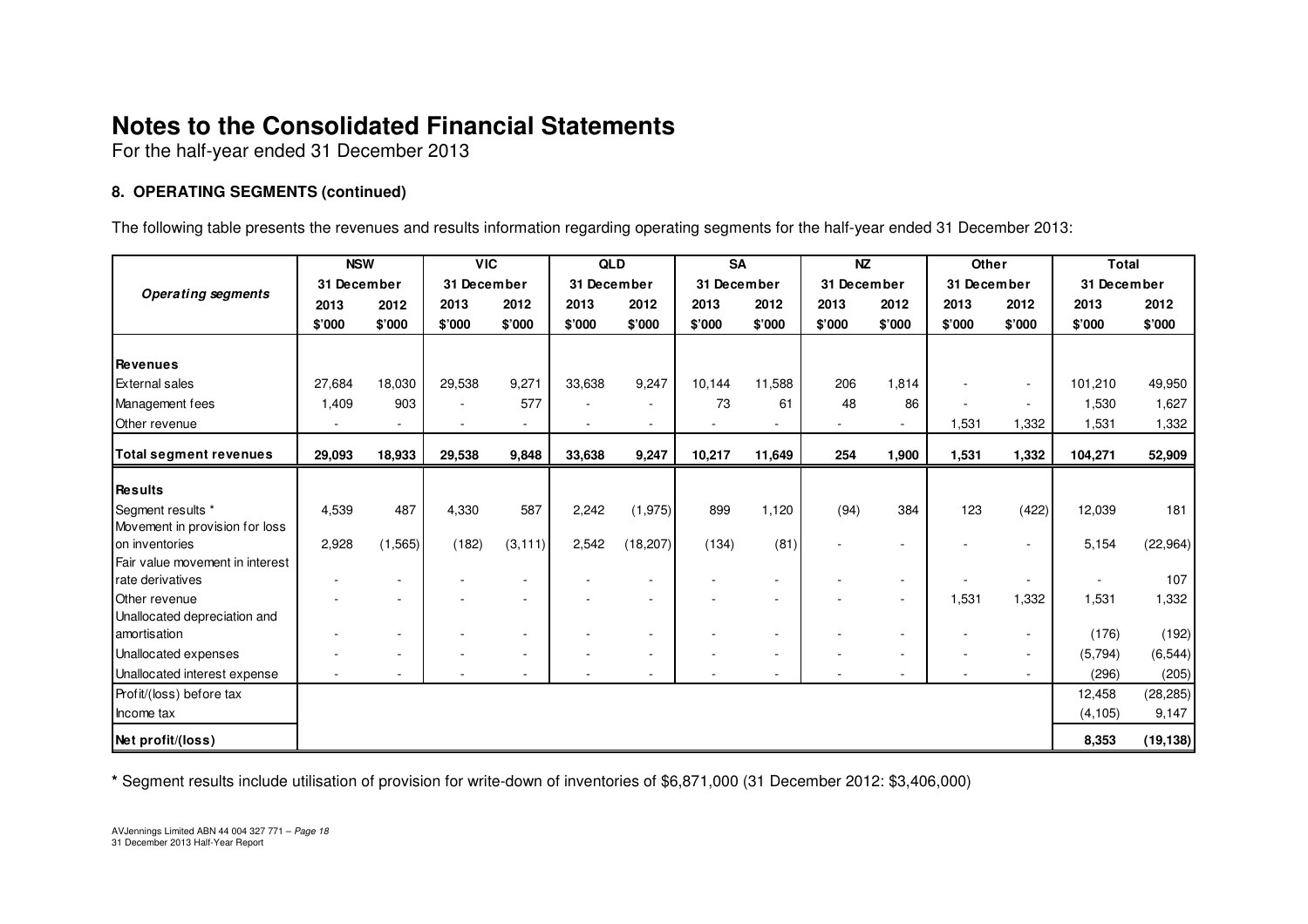For the half-year ended 31 December 2013

#### **8. OPERATING SEGMENTS (continued)**

The following table presents the assets and liabilities information regarding operating segments as at 31 December 2013:

| <b>Operating</b>                      | <b>NSW</b>               |                          | <b>VIC</b>               |                          | <b>QLD</b>               |                          | <b>SA</b>                |                          | <b>NZ</b>                |                          | Other                    |                          |                          | Total                    |
|---------------------------------------|--------------------------|--------------------------|--------------------------|--------------------------|--------------------------|--------------------------|--------------------------|--------------------------|--------------------------|--------------------------|--------------------------|--------------------------|--------------------------|--------------------------|
| Segments                              | 31 Dec<br>2013<br>\$'000 | 30 Jun<br>2013<br>\$'000 | 31 Dec<br>2013<br>\$'000 | 30 Jun<br>2013<br>\$'000 | 31 Dec<br>2013<br>\$'000 | 30 Jun<br>2013<br>\$'000 | 31 Dec<br>2013<br>\$'000 | 30 Jun<br>2013<br>\$'000 | 31 Dec<br>2013<br>\$'000 | 30 Jun<br>2013<br>\$'000 | 31 Dec<br>2013<br>\$'000 | 30 Jun<br>2013<br>\$'000 | 31 Dec<br>2013<br>\$'000 | 30 Jun<br>2013<br>\$'000 |
| <b>Assets</b><br>Segment<br>lassets   | 130,777                  | 122,558                  | 101,032                  | 106,068                  | 120,602                  | 122,631                  | 70,163                   | 70,240                   | 22,678                   | 21,990                   | 8,622                    | 19,416                   | 453,874                  | 462,903                  |
| <b>Total assets</b>                   | 130,777                  | 122,558                  | 101,032                  | 106,068                  | 120,602                  | 122,631                  | 70,163                   | 70,240                   | 22,678                   | 21,990                   | 8,622                    | 19,416                   | 453,874                  | 462,903                  |
| Liabilities<br>Segment<br>liabilities | 5,319                    | 7,127                    | 11,830                   | 18,068                   | 4,897                    | 40,402                   | 18,166                   | 19,468                   | 3,244                    | 2,425                    | 105,717                  | 80,052                   | 149,173                  | 167,542                  |
| <b>Total</b><br>liabilities           | 5,319                    | 7,127                    | 11,830                   | 18,068                   | 4,897                    | 40,402                   | 18,166                   | 19,468                   | 3,244                    | 2,425                    | 105,717                  | 80,052                   | 149,173                  | 167,542                  |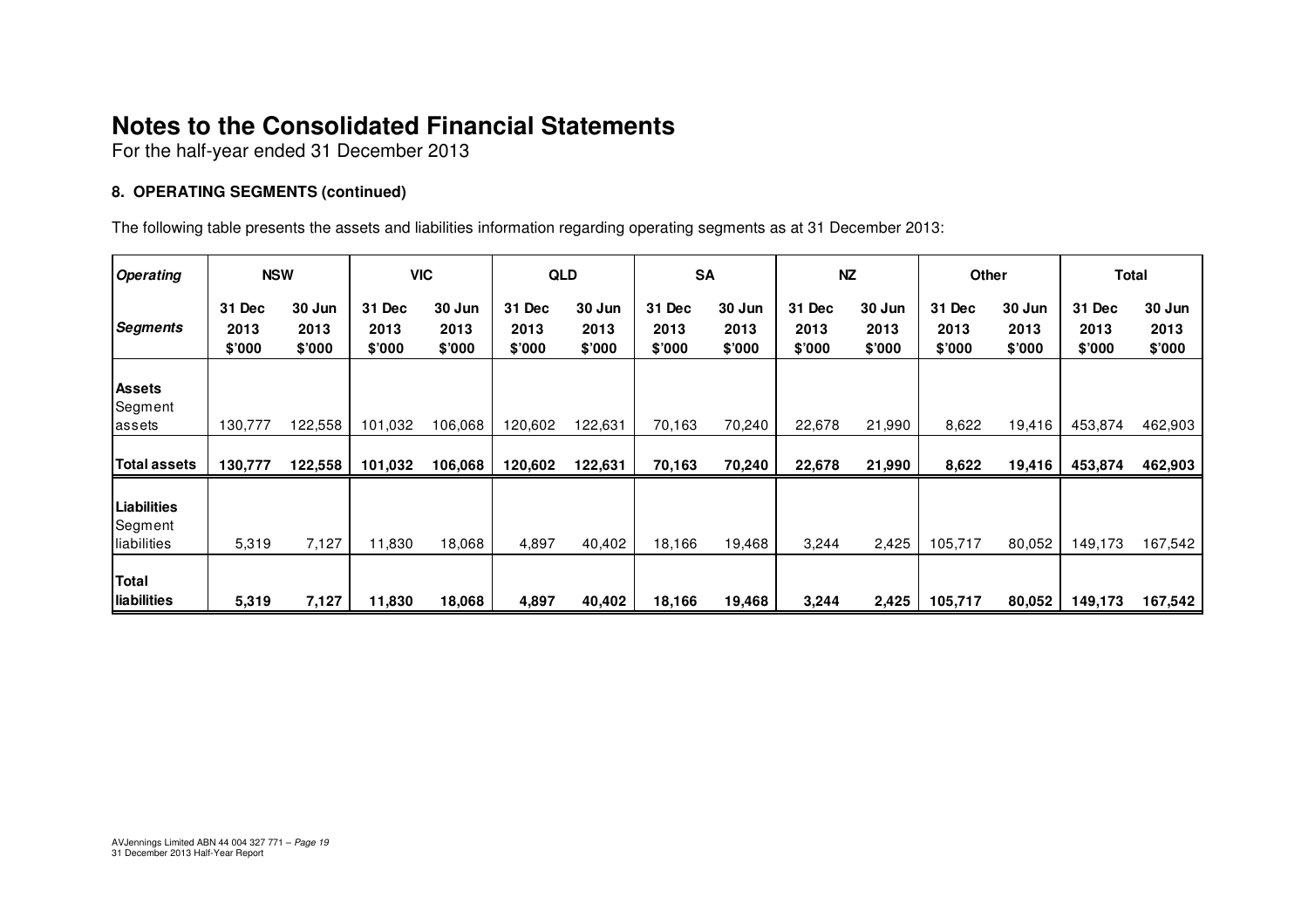For the half-year ended 31 December 2013

#### **9. NET TANGIBLE ASSET BACKING**

|                                                                | 31 December<br>2013<br>cents | 30 June<br>2013<br>cents |
|----------------------------------------------------------------|------------------------------|--------------------------|
| Net Tangible Asset backing (NTA) - cents per ordinary security | 78.5                         | 76.1                     |

Ordinary shares on issue as at 31 December 2013 were 384,423,851 (30 June 2013: 384,423,851). Refer to note 6 for details.

#### **10. INTEREST IN JOINT VENTURE OPERATIONS**

The Consolidated Entity's interest in the profits and losses of Joint Venture Operations is included in the Consolidated Statement of Comprehensive Income under the following classifications:

|                                                  | 6 months<br>31 December<br>2013<br>\$'000 | 6 months<br>31 December<br>2012<br>\$'000 |
|--------------------------------------------------|-------------------------------------------|-------------------------------------------|
| Revenues                                         | 6,015                                     | 7,775                                     |
| Cost of property developments sold               | (4,078)                                   | 5,926)                                    |
| Other expenses                                   | 723)                                      | 755)                                      |
| Profit before income tax                         | 1,214                                     | 1,094                                     |
| Income tax                                       | 364)                                      | 328)                                      |
| Net profit attributable to members of the parent | 850                                       | 766                                       |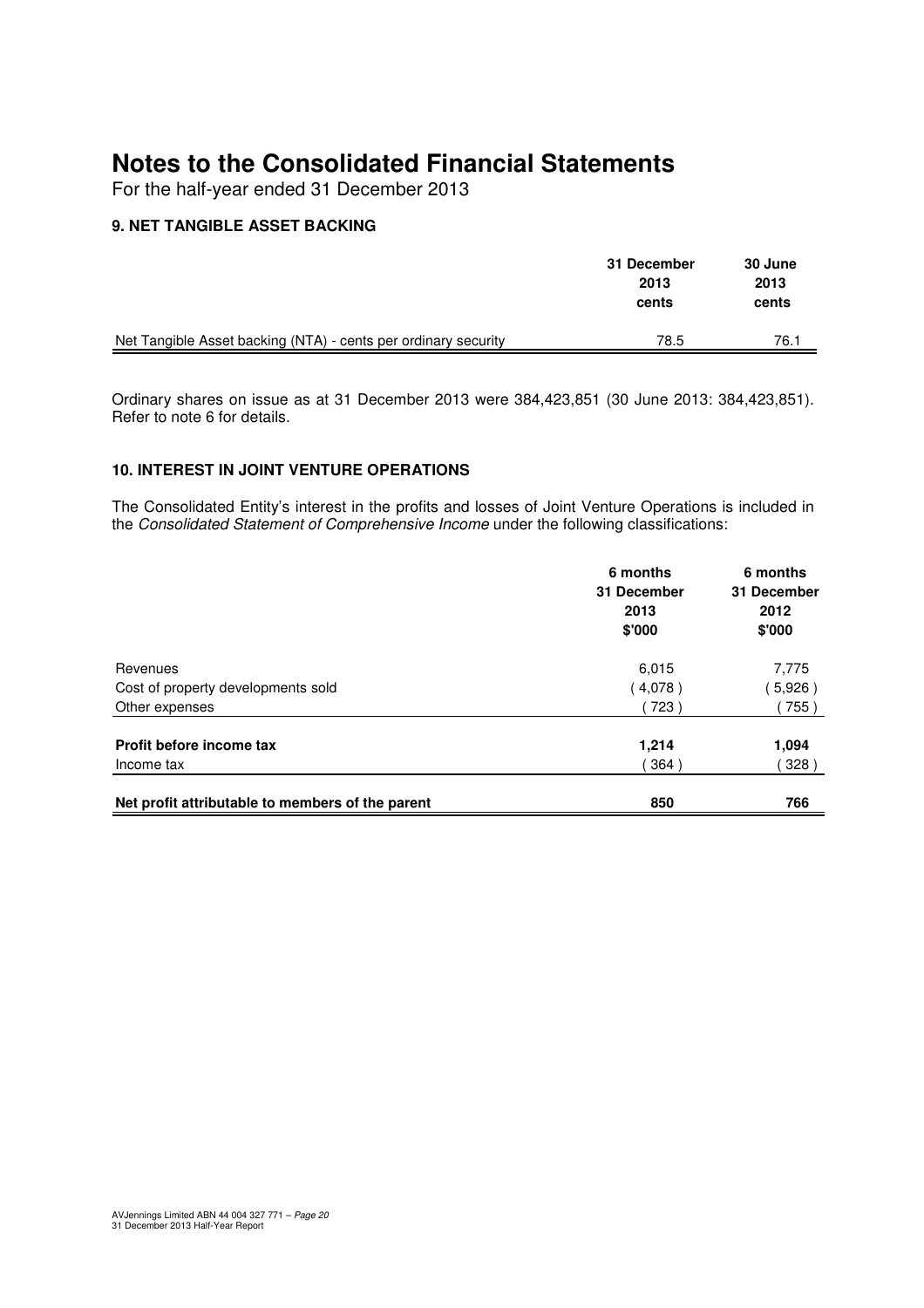For the half-year ended 31 December 2013

#### **11. INVESTMENTS ACCOUNTED FOR USING THE EQUITY METHOD**

The interests in an associate or a joint venture entity are accounted for using the equity method of accounting and are carried at cost. Under the equity method, the consolidated entity's share of the results of the associate or the joint venture entity is recognised in the Consolidated Statement of Comprehensive Income, and the share of movements in reserves is recognised in the Consolidated Statement of Financial Position. The information is set out below:

| Equity accounted<br>Associates & Joint Ventures |             | Interest held | Share of net profit/(loss) |             |  |
|-------------------------------------------------|-------------|---------------|----------------------------|-------------|--|
|                                                 |             |               | 6 months                   | 6 months    |  |
|                                                 | 31 December | 31 December   | 31 December                | 31 December |  |
|                                                 | 2013        | 2012          | 2013                       | 2012        |  |
|                                                 |             |               | \$'000                     | \$'000      |  |
| Epping JV                                       | 10%         | 10%           |                            | 16          |  |
| Eastwood                                        | 50%         | 50%           | 1,167                      | 408         |  |
| <b>Woodville</b>                                | 50%         | 50%           | (6)                        | (11         |  |
| <b>Profit after tax</b>                         |             |               | 1,161                      | 413         |  |

#### **12. INTEREST-BEARING LOANS AND BORROWINGS**

The Consolidated Entity remains compliant with all lending covenants.

#### **13. CONTINGENCIES**

#### **Secured**

#### **Performance guarantees**

Contingent liabilities in respect of certain performance guarantees, granted by the Consolidated Entity's bankers in the normal course of business to unrelated parties, at 31 December 2013, amounted to \$7,981,000 (30 June 2013: \$7,811,000). No material liability is expected to arise.

#### **Financial guarantees**

Financial guarantees granted by the Consolidated Entity's bankers to unrelated parties in the normal course of business at 31 December 2013, amounted to \$8,367,000 (30 June 2013: \$12,470,000). No material liability is expected to arise.

#### **Unsecured**

#### **Contract performance bond facility**

The Parent Entity has entered into a Deed of Indemnity with various controlled entities to indemnify the obligation of those entities in relation to the Contract performance bond facility. Contingent liabilities in respect of certain performance bonds, granted by the Consolidated Entity's financiers, in the normal course of business as at 31 December 2013, amounted to \$7,196,000 (30 June 2013: \$7,396,000). No material liability is expected to arise.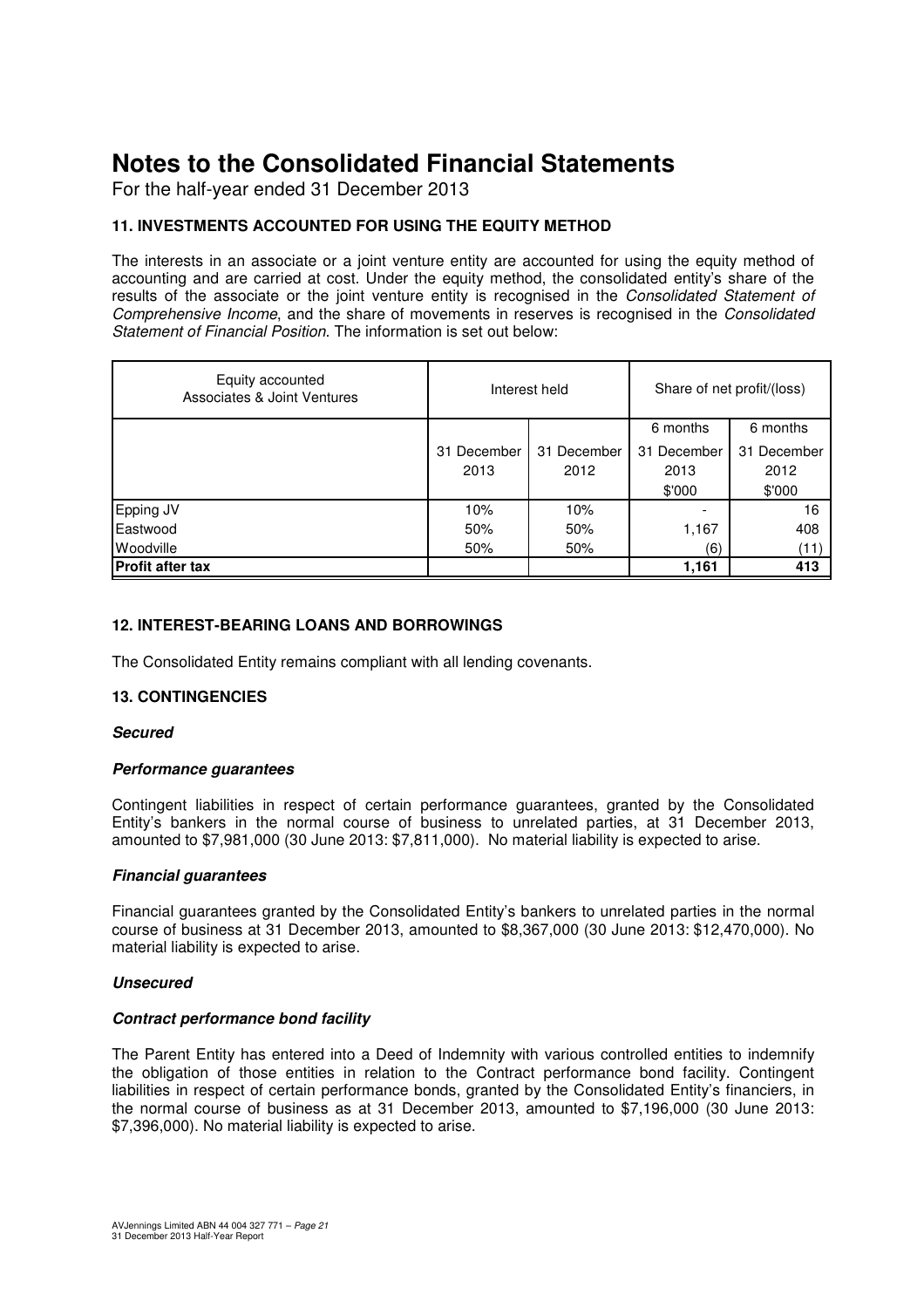For the half-year ended 31 December 2013

#### **14. SIGNIFICANT EVENTS AFTER THE BALANCE SHEET DATE**

No matter or circumstance has arisen since 31 December 2013 that has significantly affected, or may significantly affect:

- a) the Consolidated Entity's operations in the future financial years; or
- b) the results of those operations in future financial years; or
- c) the Consolidated Entity's state of affairs in future financial years.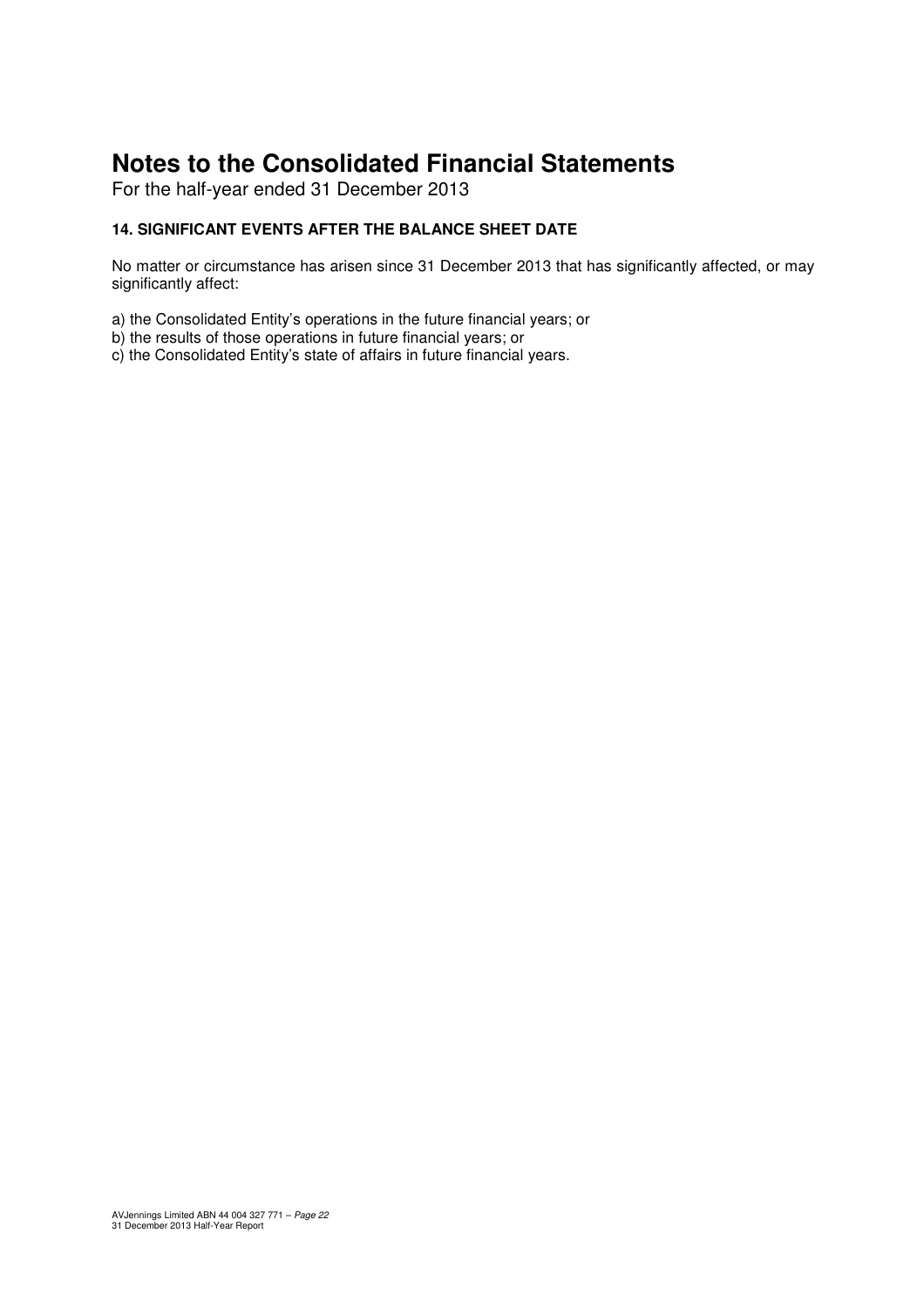

## Directors' Declaration

For the half-year ended 31 December 2013

In accordance with a resolution of the Directors of AVJennings Limited, we state that:

In the opinion of the Directors:

- a) The Financial Statements and notes of the Consolidated Entity are in accordance with the Corporations Act 2001, including:
	- (i) giving a true and fair view of the financial position as at 31 December 2013 and of the performance for the half-year ended on that date; and
	- (ii) complying with Australian Accounting Standards and the Corporations Regulations 2001; and
- b) There are reasonable grounds to believe that the Consolidated Entity will be able to pay its debts as and when they become due and payable.

On behalf of the Board.

Peter Summers **Director** 

25 February 2014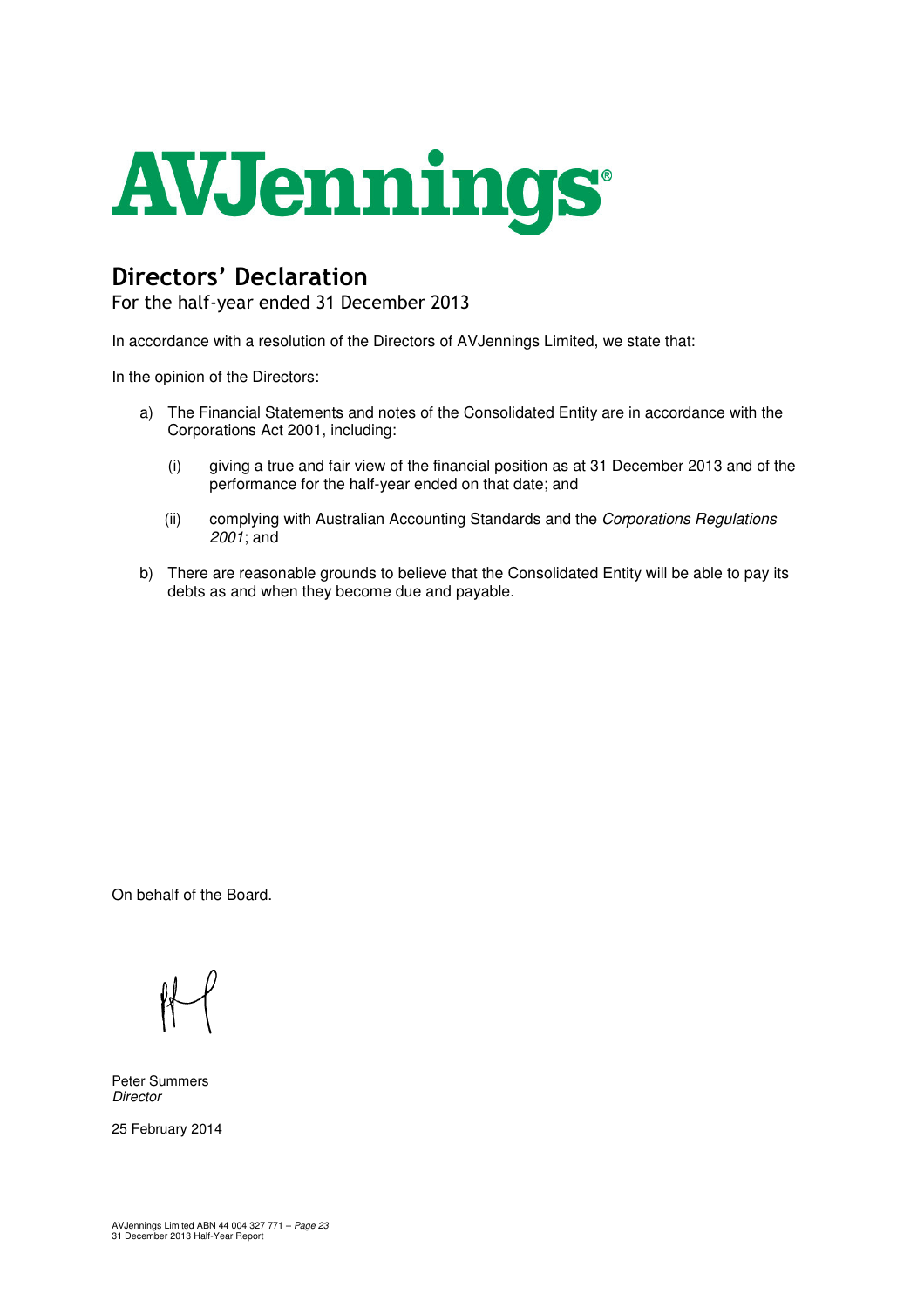

Ernst & Young 680 George Street Sydney NSW 2000 Australia GPO Box 2646 Sydney NSW 2001

 Tel: +61 2 9248 5555 Fax: +61 2 9248 5959 ey.com/au

To the members of AVJennings Limited

### **Report on the Half-Year Financial Report**

We have reviewed the accompanying half-year financial report of AVJennings Limited, which comprises the statement of financial position as at 31 December 2013, the statement of comprehensive income, statement of changes in equity and statement of cash flows for the half-year ended on that date, notes comprising a summary of significant accounting policies and other explanatory information, and the directors' declaration of the consolidated entity comprising the company and the entities it controlled at the period end or from time to time during the half-year.

#### Directors' Responsibility for the Half-Year Financial Report

The directors of the company are responsible for the preparation of the half-year financial report that gives a true and fair view in accordance with Australian Accounting Standards and the *Corporations Act 2001* and for such internal controls as the directors determine are necessary to enable the preparation of the half-year financial report that is free from material misstatement, whether due to fraud or error.

#### Auditor's Responsibility

Our responsibility is to express a conclusion on the half-year financial report based on our review. We conducted our review in accordance with Auditing Standard on Review Engagements ASRE 2410 *Review of Interim and Other Financial Reports Performed by the Independent Auditor of the Entity*, in order to state whether, on the basis of the procedures described, we have become aware of any matter that makes us believe that the financial report is not in accordance with the *Corporations Act 2001* including: giving a true and fair view of the consolidated entity's financial position as at 31 December 2013 and its performance for the half-year ended on that date; and complying with Accounting Standard AASB 134 *Interim Financial Reporting* and the *Corporations Regulations 2001*. As the auditor of AVJennings Limited and the entities it controlled during the half-year, ASRE 2410 requires that we comply with the ethical requirements relevant to the audit of the annual financial report.

A review of a half-year financial report consists of making enquiries, primarily of persons responsible for financial and accounting matters, and applying analytical and other review procedures. A review is substantially less in scope than an audit conducted in accordance with Australian Auditing Standards and consequently does not enable us to obtain assurance that we would become aware of all significant matters that might be identified in an audit. Accordingly, we do not express an audit opinion.

#### Independence

In conducting our review, we have complied with the independence requirements of the *Corporations Act 2001*. We have given to the directors of the company a written Auditor's Independence Declaration, a copy of which is included in the Directors' Report.